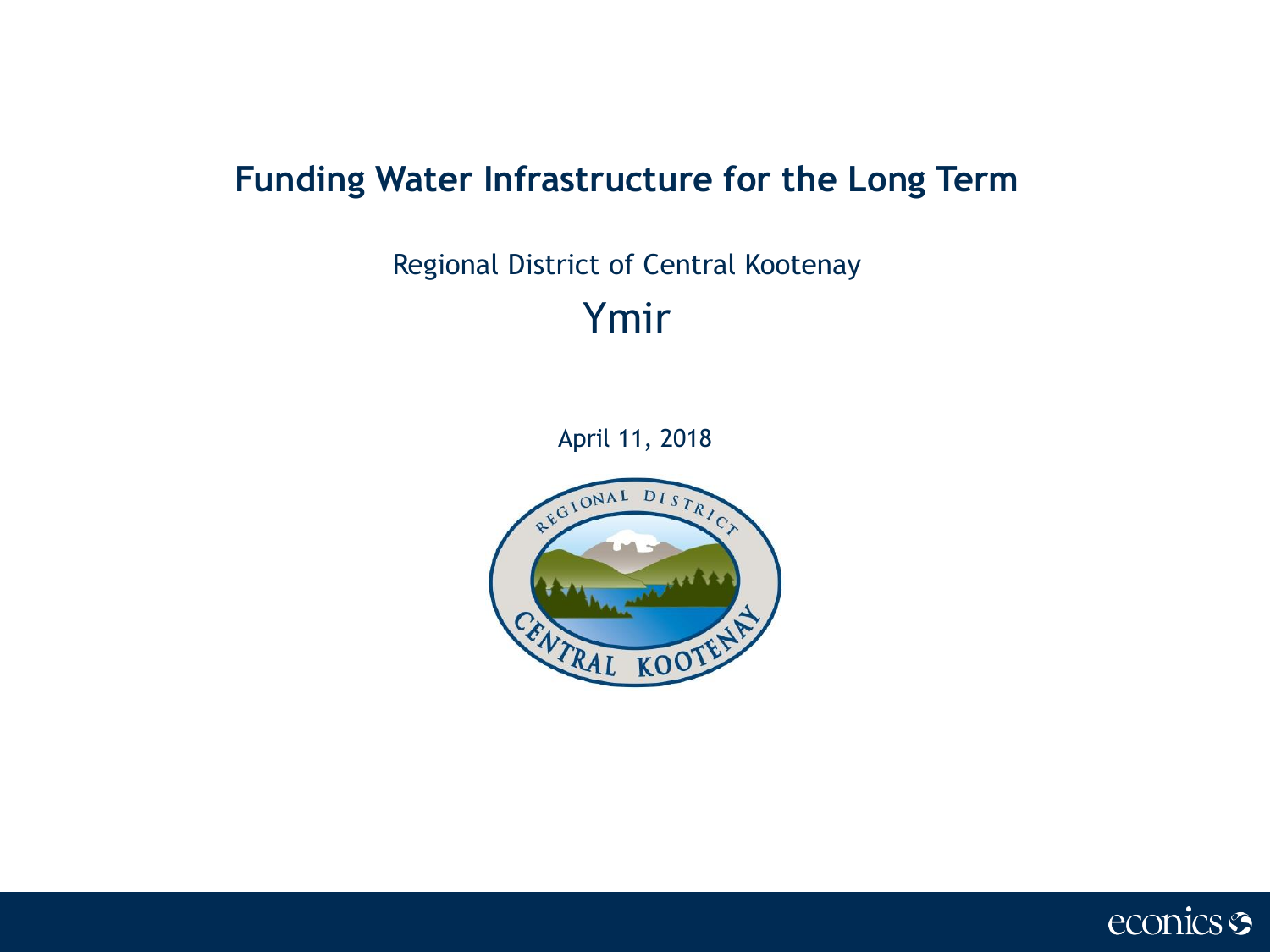

| <b>Table of Contents</b>                                                   | Page $#$ |
|----------------------------------------------------------------------------|----------|
| 1.0 Executive Summary                                                      | 3        |
| 2.0 Best Practices                                                         | 4        |
| 3.0 TCA Reporting                                                          | 5        |
| 3.1 Asset Depreciation                                                     | 5        |
| 4.0 Asset Inventory                                                        | 6        |
| 4.1 Water Transmission and Distribution Network                            | 7        |
| 4.2 Risk and Criticality Assessment of Distribution Network                | 8        |
| 5.0 Annual Cost of Sustainable Ownership (ACSO)                            | 14       |
| 5.1 Asset Replacement Schedule                                             | 16       |
| 5.2 Asset Maintenance                                                      | 18       |
| 6.0 Funding Scenarios                                                      | 19       |
| 7.0 Recommendations                                                        | 21       |
| 8.0 Related Reading                                                        | 22       |
| 9.0 Glossary of Terms                                                      | 23       |
| Appendix A - Methodology: Funding Infrastructure Renewal for the Long Term |          |

© 2018, **Regional District of Central Kootenay**. All Rights Reserved.

The preparation of this project was carried out with assistance from the Government of Canada and the Federation of Canadian Municipalities. Notwithstanding this support, the views expressed are the personal views of the authors, and the Federation of Canadian Municipalities and the Government of Canada accept no responsibility for them.

### econics <del>S</del>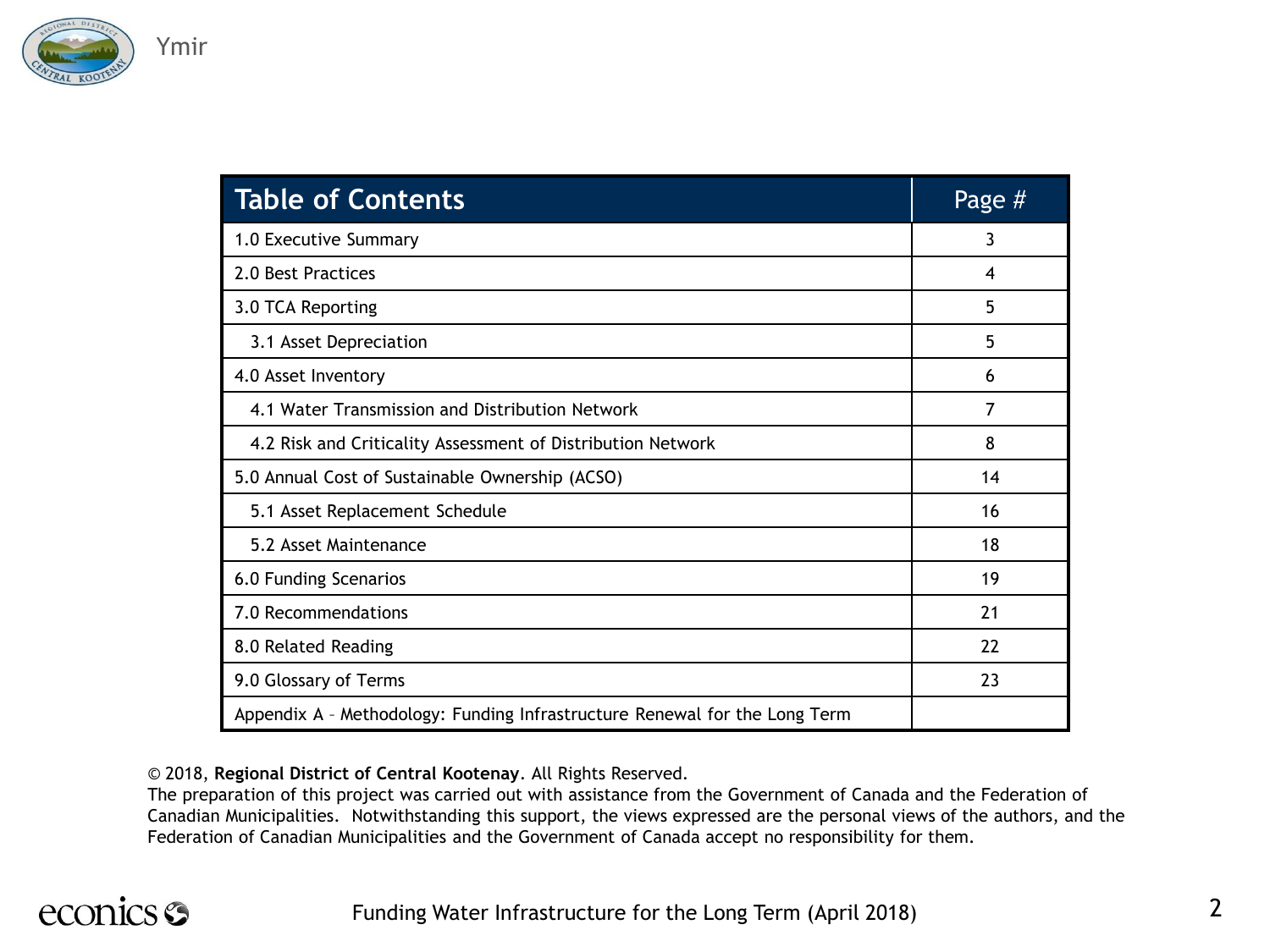

#### **1.0 Executive Summary**

The Ymir water system owned and operated by the Regional District of Central Kootenay (RDCK) is located in Electoral Area G between Nelson and Salmo. The system comprises a concrete dam and intake on Quartz Creek. Raw water is stored in a steel reservoir then treated with chlorine and UV before being distributed through 5 km of pipe network to over 100 parcels of land built out with residential homes.

This report summarizes the infrastructure of the Ymir water system. The report identifies the Annual Cost of Sustainable Ownership (ACSO) for the water system, and presents a funding scenario for long term sustainable renewal of the system.

The analysis is based on assumptions current as of January 2018. Infrastructure management is a work-in-progress and should be reviewed from time to time as assumptions and other influencing factors change over time.

Four recommendations follow from this analysis as follows:

- 1. Review regularly the unit costs for pipe replacement and other pricing assumptions.
- 2. Prioritize work using a risk-based approach by considering condition and impact of failure of assets.
- 3. Bolster annual contributions for asset renewal from rates and fees and build up reserves to required target levels.
- 4. Update the asset schedule on ongoing basis.

## econics S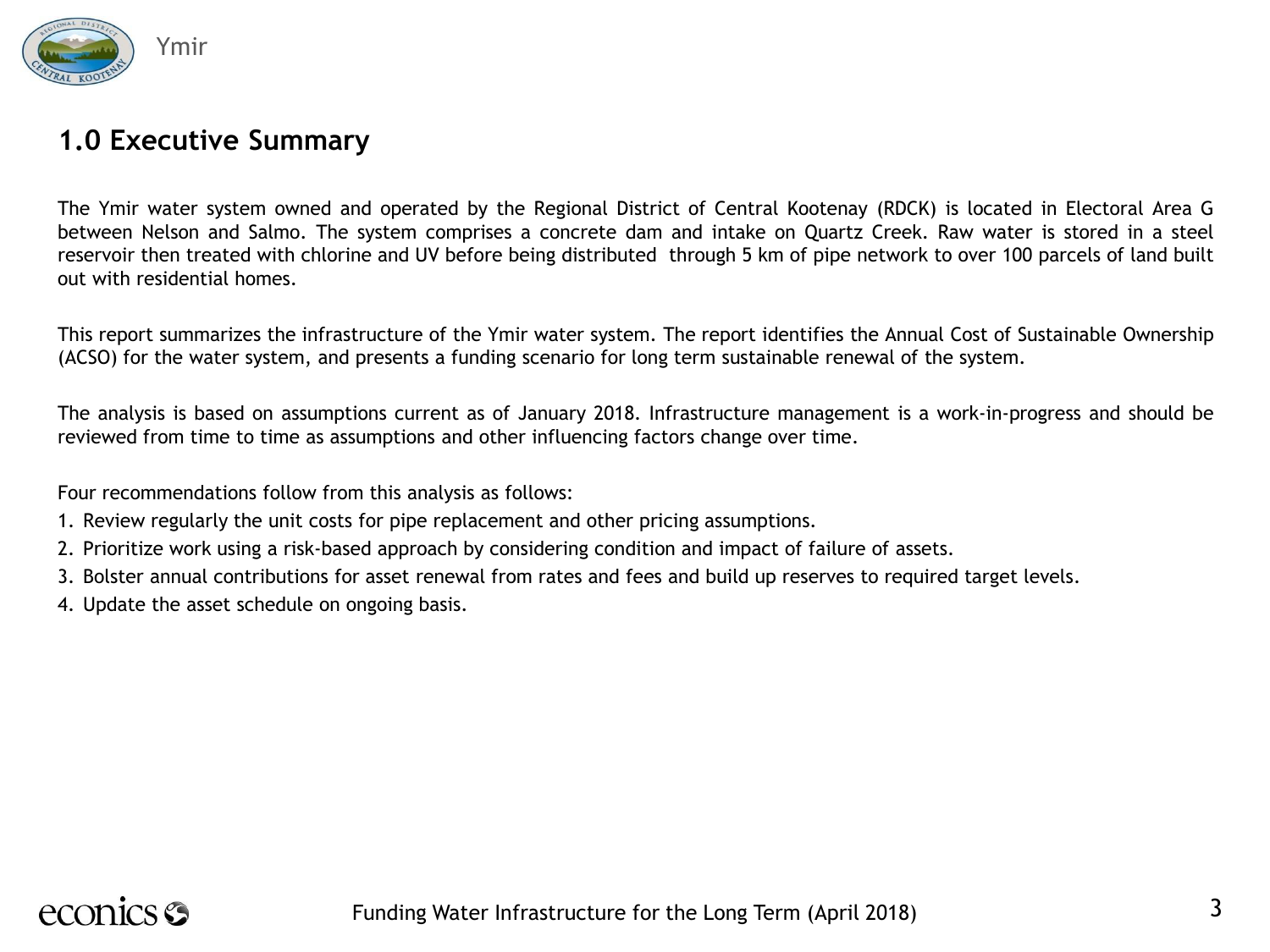

#### **2.0 Best Practices**

The information in this report is developed using an adaptation of best practices, methods and frameworks from several sources. See section 8.0 References for details.



Best practices encourage elected representatives to ensure there are adequate provisions in local government budgets to renew infrastructure when it is required. Sufficient funds should be raised for that purpose and whenever appropriate an infrastructure reserve fund can be used to accumulate funds until they are needed.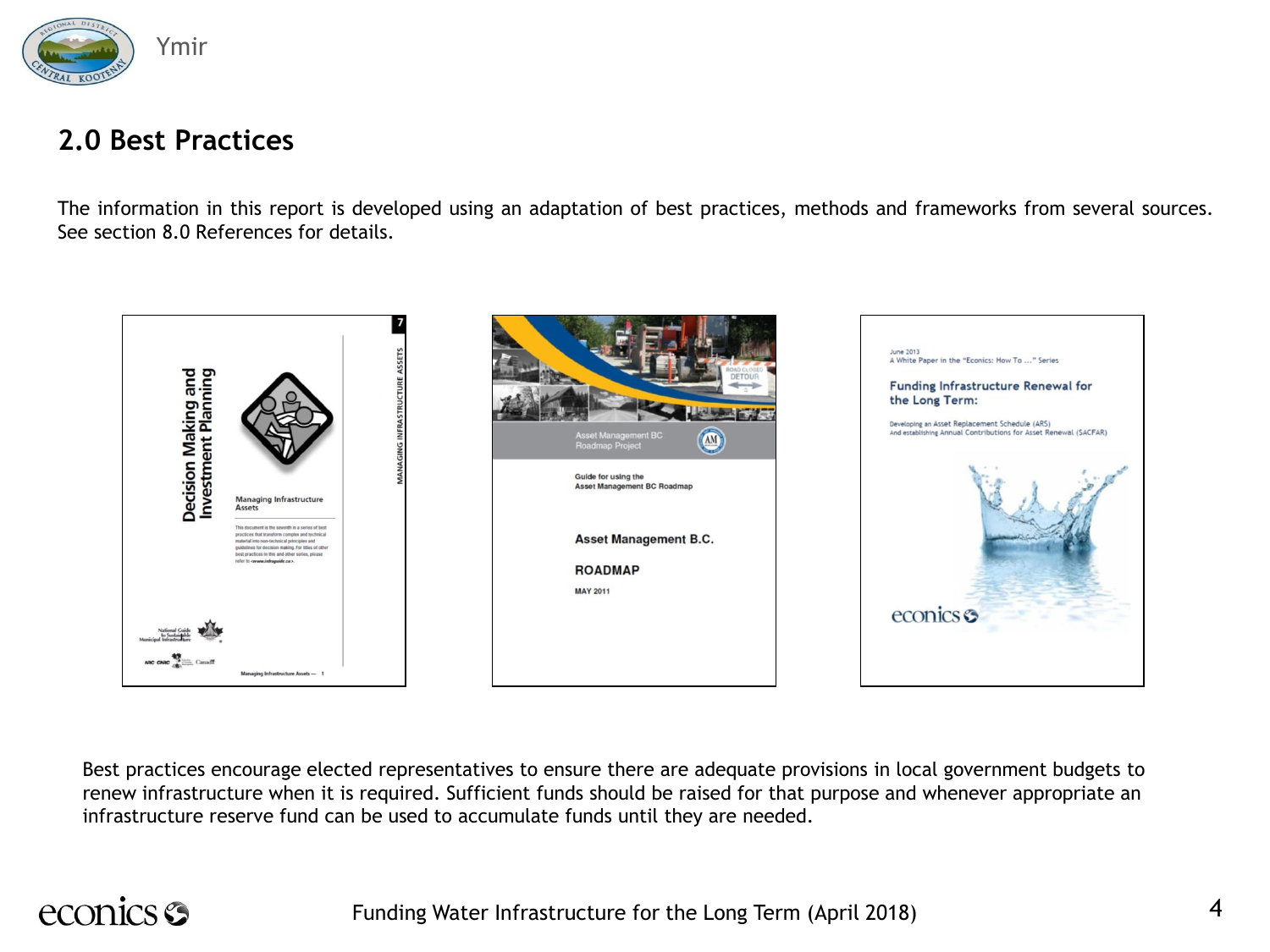

### **3.0 Tangible Capital Asset Reporting**

With the introduction in 2009 of new reporting requirements as per section 3150 of the Public Sector Accounting Board (PSAB) Handbook, local governments are required to report tangible capital assets<sup>1</sup> as assets (versus expenses) in the financial statements as shown below in Table 1.

|                                 | Dec 31, 2015 | Dec 31, 2016 | Dec 31, 2017 |
|---------------------------------|--------------|--------------|--------------|
| <b>Historic Cost</b>            | 1,268,447    |              | 1,262,644    |
| <b>Accumulated Depreciation</b> | 488,336      |              | 514,393      |
| Net Value                       | 780,111      |              | 748,250      |
| Annual Asset Depreciation       | 26,057       |              | 26,057       |

**Table 1: Tangible Capital Asset Value Reported in Financial Statements (2015-2017)**

*Source: RDCK Finance Department*

#### **3.1 Annual Asset Depreciation**

Annual asset depreciation<sup>2</sup> is an accounting term that represents how much an asset's book value reduces every year. It is normally calculated by dividing an asset's historic cost by its estimated service life. Depreciation can be used as an indicator of how much funds should be put aside each year for the eventual future replacement of the asset. However, because asset depreciation does not reflect the effects of inflation, technological advancements or changing standards, relying on depreciation can result in under funded reserves.

- 1. Tangible Capital Assets (TCA) are defined by the Public Sector Accounting Board as a physical asset used in the delivery of service and having a useful life of more than 1 year.
- 2. Is sometimes termed annual asset amortisation.

### econics S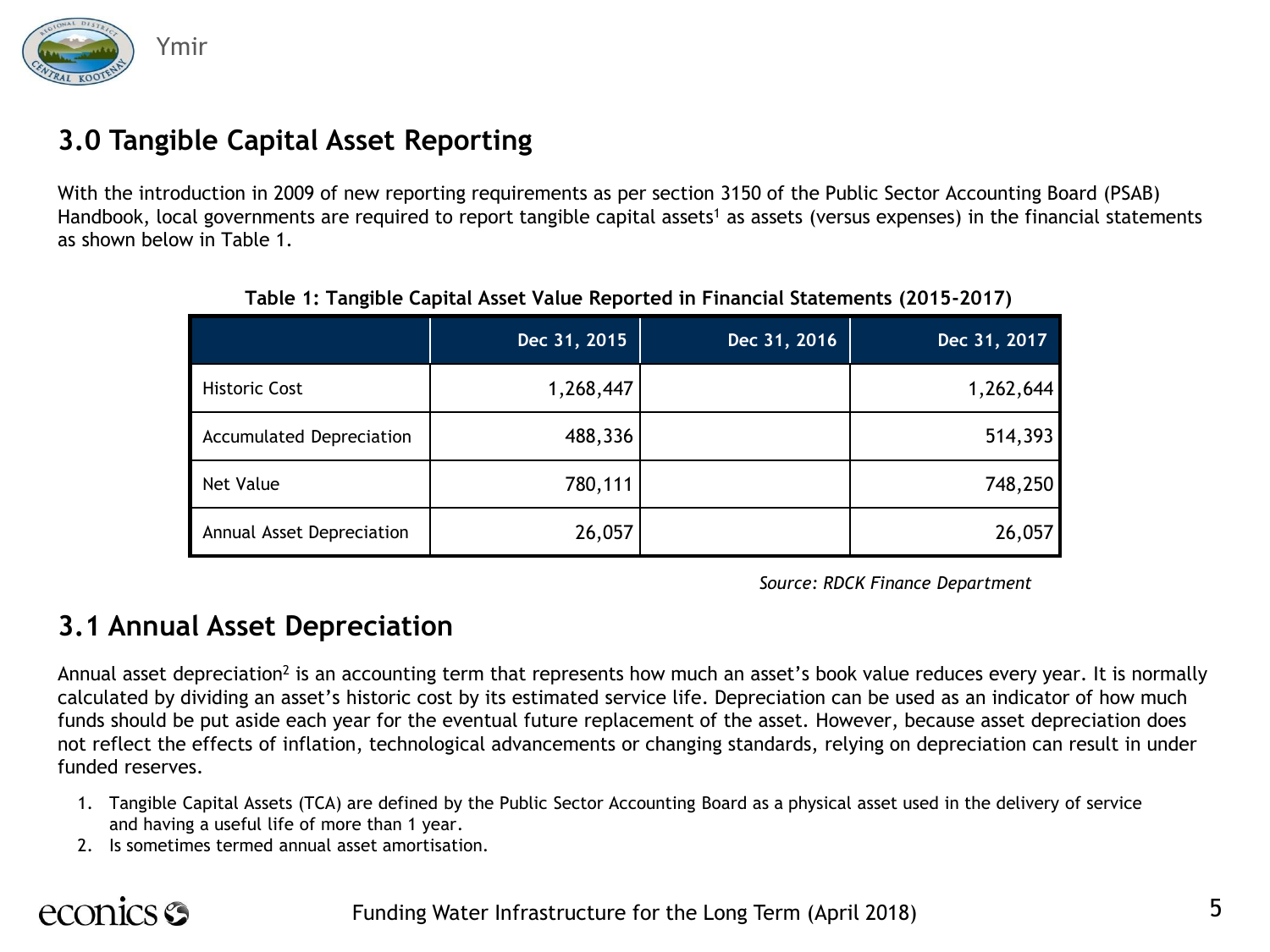

#### **4.0 Asset Inventory**

Ymir water infrastructure is summarized here. The total value of the infrastructure and the value of each asset category is shown here in 2017 dollars.



#### **Figure 1: Ymir 2017 WATER Assets Replacement Value: \$4,252,556** \*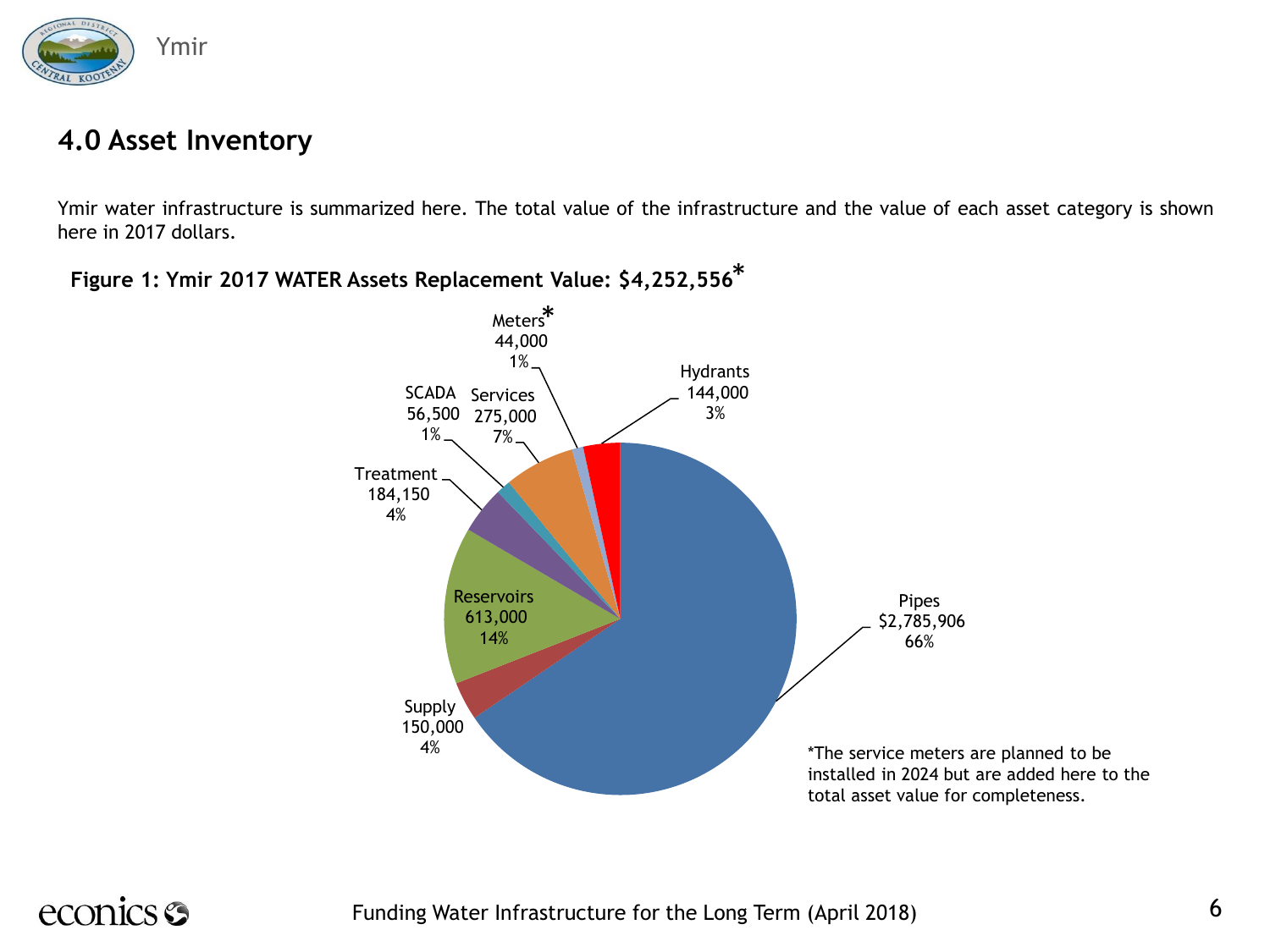

### **4.1 Water Transmission and Distribution Network**

Approximately 5.2 Kms of pipes made of ductile iron and PVC plastic ranging in diameter from 25mm to 200mm was installed in Ymir circa 1979.



**Figure 2: Ymir Pipe Distribution Network (Length, Material, Diameter)**

*Note: due to minimal availability of records, some in-service dates may be estimated by decade from old maps.* 

## econics <del>S</del>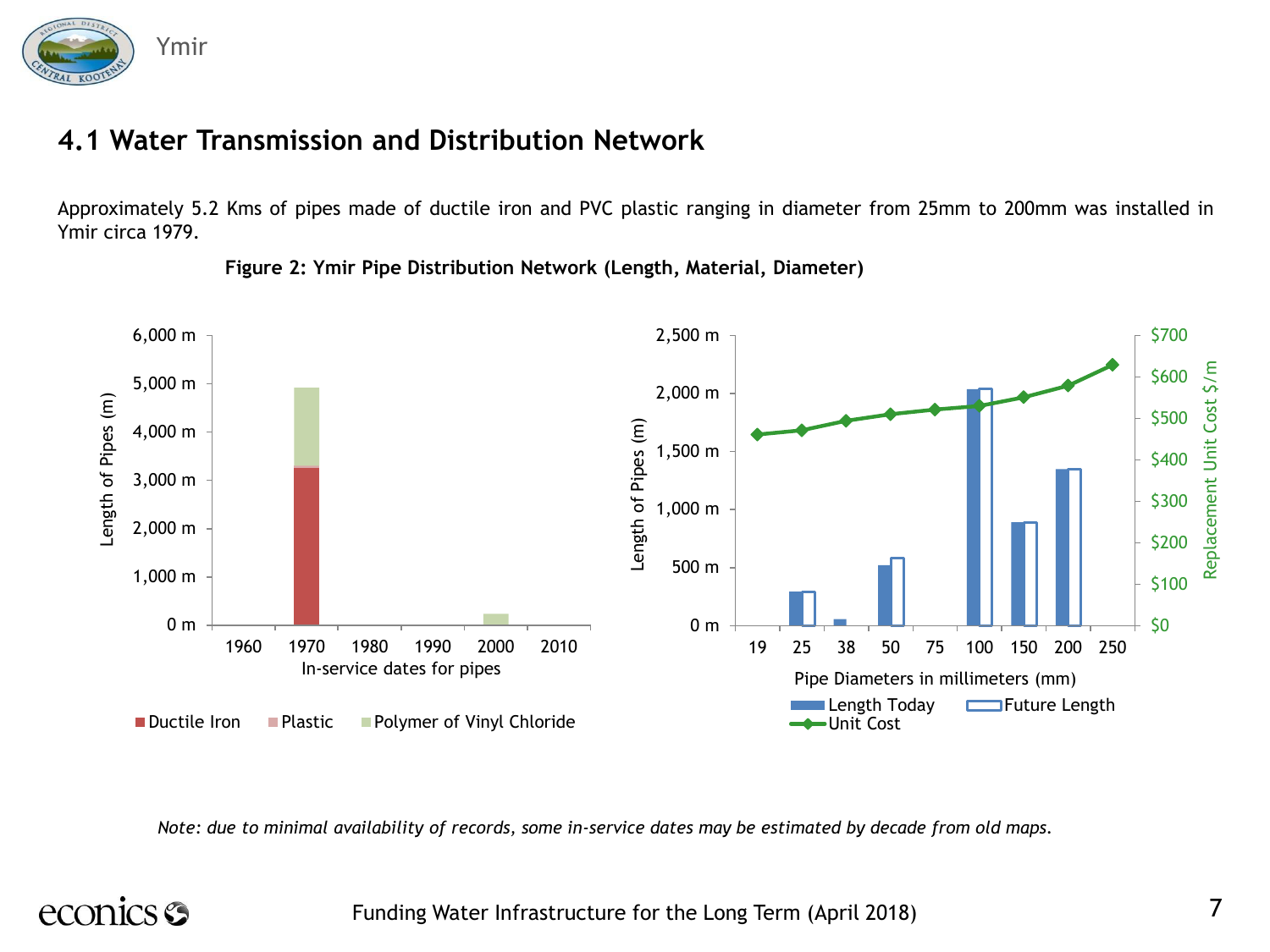

Each length of pipe was plotted on this risk matrix based on its probability and consequence of failure. These were determined by applying a risk and criticality scoring method based on specific data for each pipe including: critical land use affected, water pressure, available fire flows, stream proximity, break history, install quality, install depth and number of connections. Explanation for the application of this method is beyond the scope of this report.

The results shown below in Figure 3 provide a way for RDCK management to alter the expected replacement dates and prioritize work based on highest risk/ highest needs.



**Figure 3: Consequence and Probability of Failure for Distribution Network**

econics <del>S</del>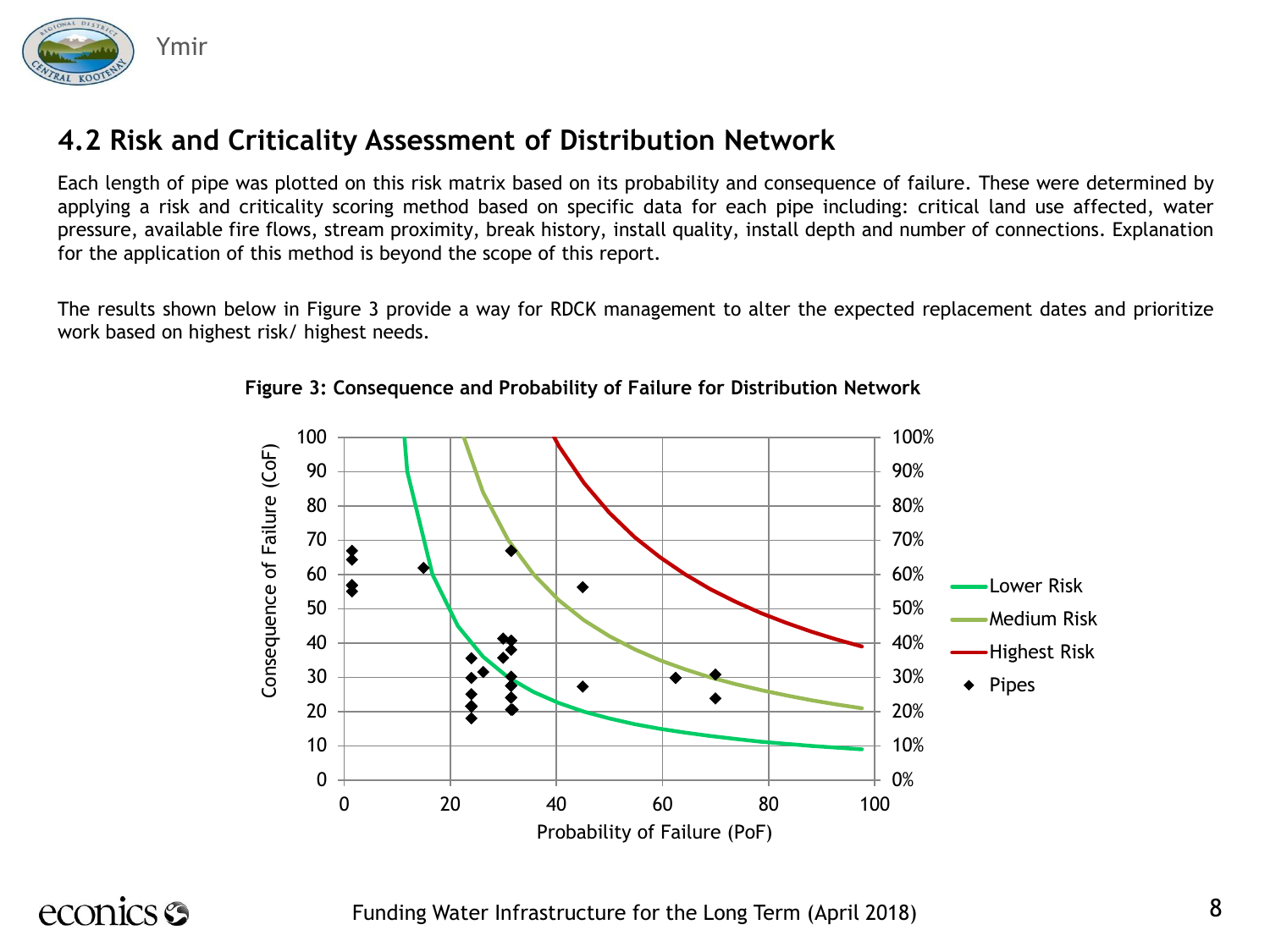

Depending on its position on the risk matrix in figure 3, each pipe's estimated service life will be modified. Low risk pipes (those with a low probability and/or low consequence of failure) will have their service life extended. High risk pipes will have their service life decreased and therefore become a higher priority. Figure 4 below summarizes the application of this service life modifier to the total length of pipes in the system.

#### **Figure 4: Pipe Remaining Service Life Modifications Resulting from Risk Factor**



### econics **S**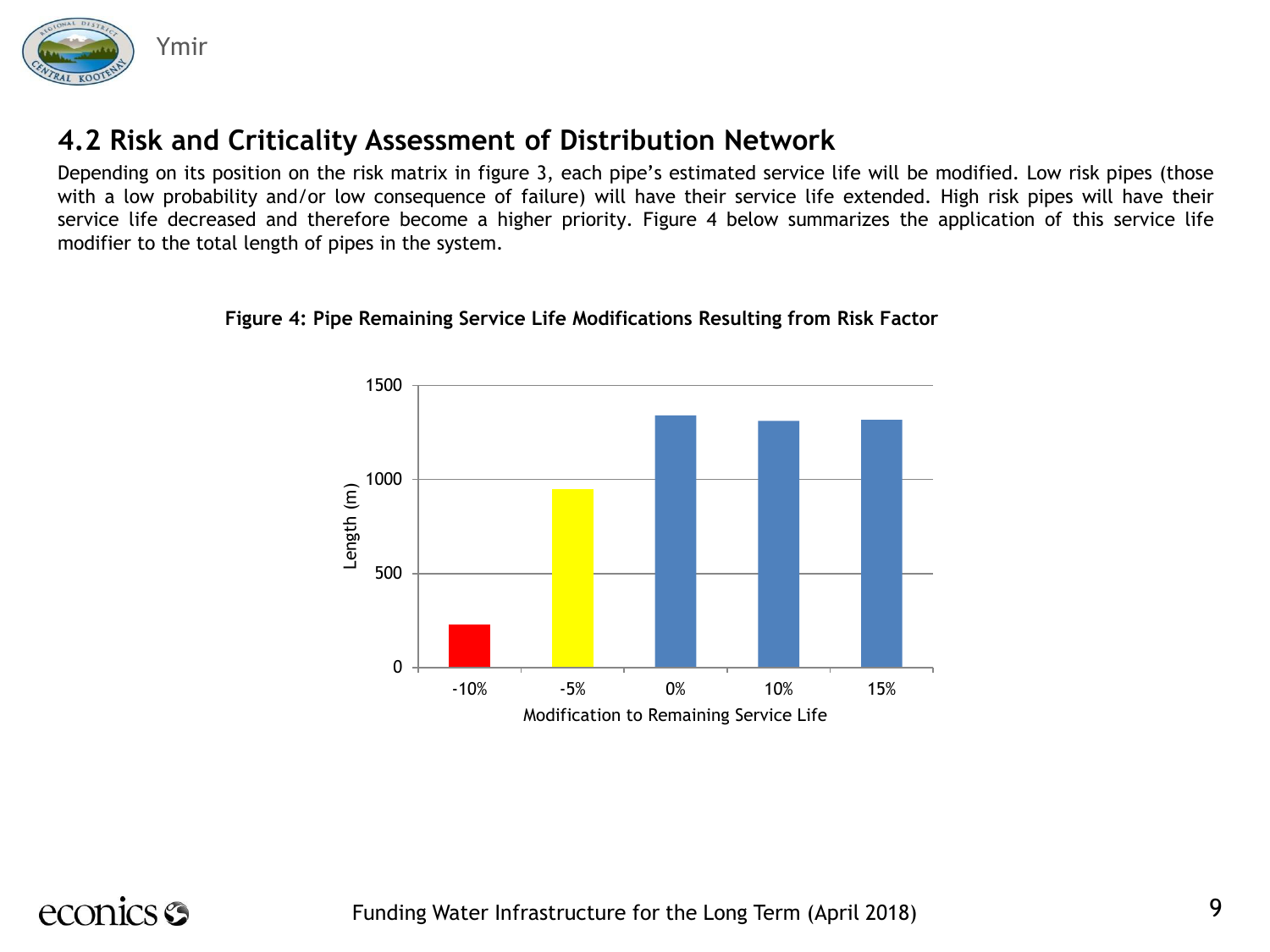

Table 2 below lists the pipes with the highest risk scores based on probability of failure (PoF) and consequence of failure (CoF).

#### **Table 2: Pipes with Highest Risk Factors**

| Item ID     | <b>Description</b>                                    | Qty   | <b>Type</b> | <b>Today</b> | Diameter   In Service<br>Year | PoF             | CoF             | <b>RiskF</b> | <b>Base ESL</b> | <b>RBSL</b> | <b>Next</b><br><b>Replaceme</b><br>nt Year | Model<br>Replacement<br>Value |
|-------------|-------------------------------------------------------|-------|-------------|--------------|-------------------------------|-----------------|-----------------|--------------|-----------------|-------------|--------------------------------------------|-------------------------------|
| <b>PN09</b> | Through the swampy alley between 1st and 2nd          | 231.3 | <b>PVC</b>  | 50           | 1979                          | 70              | 31              | $-10%$       | 80              | 72          | 2051                                       | 117,952                       |
| <b>PN04</b> | Tee on Quartz cr to the line end south beside hwy 6   | 561.4 | <b>DI</b>   | 100          | 1979                          | 45              | 56              | $-5%$        | 100             | 95          | 2074                                       | 297,562                       |
| <b>PN05</b> | Tee from Quartz cr dr under the highway to second ave | 247.9 | <b>DI</b>   | 200          | 1979                          | 32              | 67              | $-5%$        | 100             | 95          | 2074                                       | 143,527                       |
| <b>PN10</b> | pn09 and pn10 is a single line                        | 49.9  | <b>PVC</b>  | 50           | 1979                          | 70              | 24              | $-5%$        | 80              | 76          | 2055                                       | 25,446                        |
| <b>PN11</b> | Cherry St through the alley to the park               | 90.5  | DI          | 200          | 1979                          | 32              | 67              | $-5%$        | 100             | 95          | 2074                                       | 52,387                        |
| <b>PN01</b> | Supply line to Ymir                                   | 175.9 | DI.         | 200          | 1979                          | 15              | 62              | 0%           | 100             | 100         | 2079                                       | 101,859                       |
| <b>PN02</b> | <b>To School</b>                                      | 293.4 | DI.         | 25           | 1979                          | 30 <sup>°</sup> | 41              | 0%           | 100             | 100         | 2079                                       | 138,209                       |
| <b>PN03</b> | main line from reservoir to community                 | 247.1 | DI          | 200          | 1979                          | 30 <sup>°</sup> | 36              | 0%           | 100             | 100         | 2079                                       | 143,058                       |
| <b>PN07</b> |                                                       | 8.8   | <b>DI</b>   | 200          | 1979                          | 32              | 41              | 0%           | 100             | 100         | 2079                                       | 5,113                         |
| <b>PN08</b> | Main supply second to Cherry st                       | 298.5 | <b>DI</b>   | 200          | 1979                          | 32              | 30 <sup>°</sup> | 0%           | 100             | 100         | 2079                                       | 172,814                       |
| <b>PN12</b> | In the alley from park to Fir                         | 91.8  | <b>PVC</b>  | 200          | 1979                          | 32              | 41              | 0%           | 80              | 80          | 2059                                       | 53,145                        |
| <b>PN22</b> | Up Cedar from Third to end                            | 57.5  | DI          | 38           | 1979                          | 63              | 30              | 0%           | 100             | 100         | 2079                                       | 29,346                        |
| <b>PN28</b> | <b>Bypass line</b>                                    | 90.8  | <b>DI</b>   | 100          | 1979                          | 32              | 38              | 0%           | 100             | 100         | 2079                                       | 48,137                        |
| <b>PN37</b> |                                                       | 77.5  | <b>PVC</b>  | 50           | 1979                          | 63              | 30              | 0%           | 80              | 80          | 2059                                       | 39,525                        |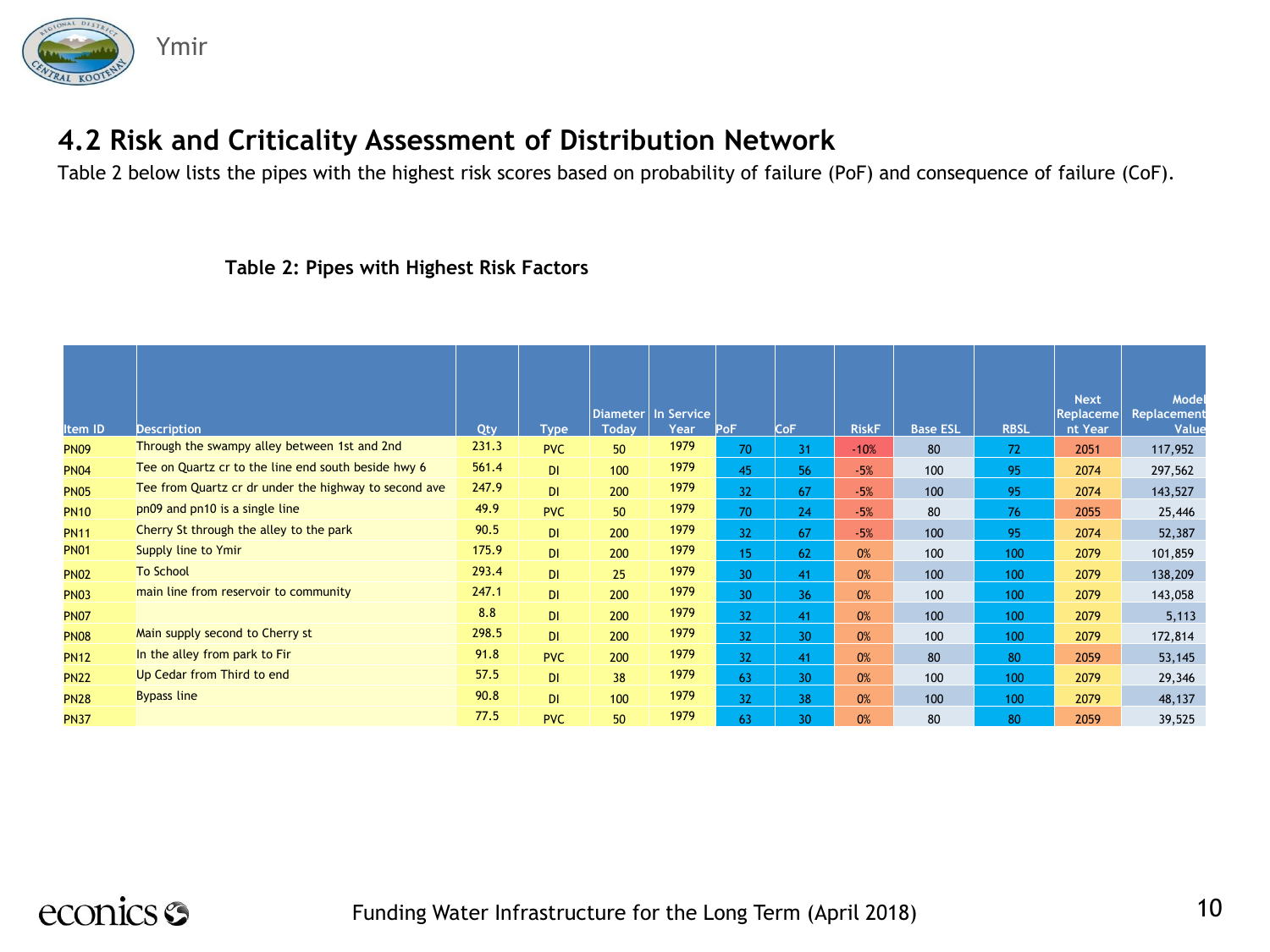

Table 3 below lists the pipes with the highest probability of failure (PoF).

#### **Table 3: Pipes with Highest Probability of Failure**

| Item ID     | <b>Description</b>                                      | Qty   | <b>Type</b> | <b>Today</b> | Diameter In Service<br>Year | PoF | CoF | <b>RiskF</b> | <b>Base ESL</b> | <b>RBSL</b> | <b>Next</b><br><b>Replaceme</b><br>nt Year | Model<br>Replacement<br>Value |
|-------------|---------------------------------------------------------|-------|-------------|--------------|-----------------------------|-----|-----|--------------|-----------------|-------------|--------------------------------------------|-------------------------------|
| <b>PN09</b> | Through the swampy alley between 1st and 2nd            | 231.3 | <b>PVC</b>  | 50           | 1979                        | 70  | 31  | $-10%$       | 80              | 72          | 2051                                       | 117,952                       |
| <b>PN10</b> | pn09 and pn10 is a single line                          | 49.9  | <b>PVC</b>  | 50           | 1979                        | 70  | 24  | $-5%$        | 80              | 76          | 2055                                       | 25,446                        |
| <b>PN22</b> | Up Cedar from Third to end                              | 57.5  | <b>DI</b>   | 38           | 1979                        | 63  | 30  | 0%           | 100             | 100         | 2079                                       | 29,346                        |
| <b>PN37</b> |                                                         | 77.5  | <b>PVC</b>  | 50           | 1979                        | 63  | 30  | 0%           | 80              | 80          | 2059                                       | 39,525                        |
| <b>PN04</b> | Tee on Quartz cr to the line end south beside hwy 6     | 561.4 | DI          | 100          | 1979                        | 45  | 56  | $-5%$        | 100             | 95          | 2074                                       | 297,562                       |
| <b>PN14</b> | Second from Fir in front of the palace towards the park | 82.6  | <b>PVC</b>  | 50           | 1979                        | 45  | 27  | 10%          | 80              | 88          | 2067                                       | 42,113                        |
| <b>PN40</b> |                                                         | 66.0  | <b>PVC</b>  | 150          | 1975                        | 32  | 21  | 10%          | 80              | 88          | 2063                                       | 36,366                        |
| <b>PN05</b> | Tee from Quartz cr dr under the highway to second ave   | 247.9 | DI          | 200          | 1979                        | 32  | 67  | $-5%$        | 100             | 95          | 2074                                       | 143,527                       |
| <b>PN11</b> | Cherry St through the alley to the park                 | 90.5  | <b>DI</b>   | 200          | 1979                        | 32  | 67  | $-5%$        | 100             | 95          | 2074                                       | 52,387                        |
| <b>PN07</b> |                                                         | 8.8   | <b>DI</b>   | 200          | 1979                        | 32  | 41  | 0%           | 100             | 100         | 2079                                       | 5,113                         |
| <b>PN08</b> | Main supply second to Cherry st                         | 298.5 | <b>DI</b>   | 200          | 1979                        | 32  | 30  | 0%           | 100             | 100         | 2079                                       | 172,814                       |
| <b>PN12</b> | In the alley from park to Fir                           | 91.8  | <b>PVC</b>  | 200          | 1979                        | 32  | 41  | 0%           | 80              | 80          | 2059                                       | 53,145                        |
| <b>PN28</b> | <b>Bypass line</b>                                      | 90.8  | <b>DI</b>   | 100          | 1979                        | 32  | 38  | 0%           | 100             | 100         | 2079                                       | 48,137                        |
| <b>PN06</b> | Second ave south to end on Balsam                       | 174.0 | <b>PVC</b>  | 150          | 1979                        | 32  | 24  | 10%          | 80              | 88          | 2067                                       | 95,878                        |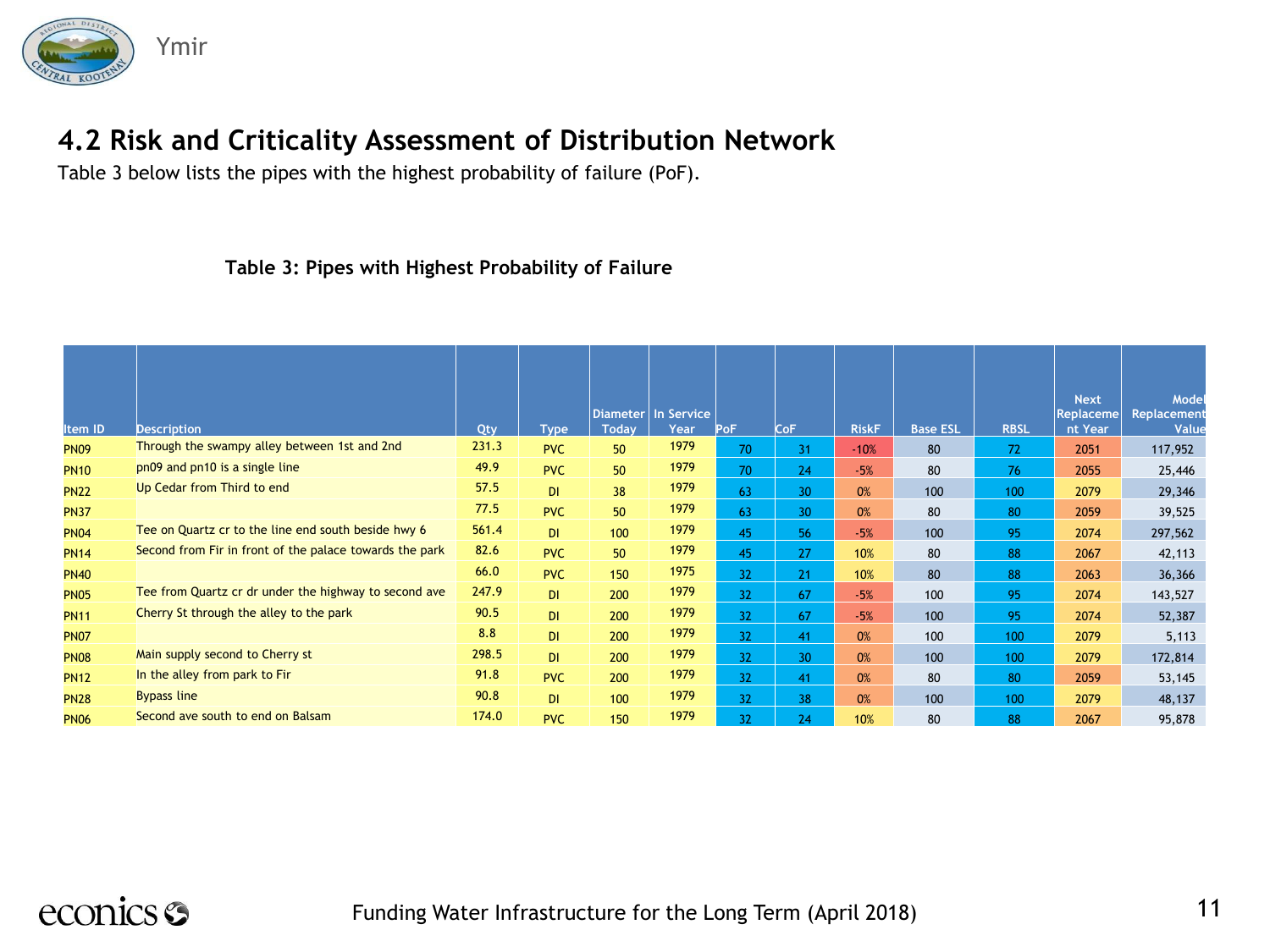

Table 4 below lists the pipes with the highest consequence of failure (CoF).

#### **Table 4: Pipes with Highest Consequence of Failure**

| Item ID     | <b>Description</b>                                    | Qty   | <b>Type</b> | <b>Today</b> | Diameter   In Service<br>Year | <b>PoF</b>      | <b>CoF</b> | <b>RiskF</b> | <b>Base ESL</b> | <b>RBSL</b> | <b>Next</b><br>Replaceme<br>nt Year | Model<br>Replacement<br>Value |
|-------------|-------------------------------------------------------|-------|-------------|--------------|-------------------------------|-----------------|------------|--------------|-----------------|-------------|-------------------------------------|-------------------------------|
| <b>PN05</b> | Tee from Quartz cr dr under the highway to second ave | 247.9 | DI          | 200          | 1979                          | 32              | 67         | $-5%$        | 100             | 95          | 2074                                | 143,527                       |
| <b>PN11</b> | Cherry St through the alley to the park               | 90.5  | <b>DI</b>   | 200          | 1979                          | 32              | 67         | $-5%$        | 100             | 95          | 2074                                | 52,387                        |
| <b>PN26</b> | <b>INTAKE MAIN</b>                                    | 118.7 | <b>PVC</b>  | 200          | 2008                          | $\overline{2}$  | 67         | 10%          | 80              | 88          | 2096                                | 68,718                        |
| <b>PN39</b> |                                                       | 19.4  | <b>PVC</b>  | 100          | 2008                          | $\overline{2}$  | 64         | 10%          | 80              | 88          | 2096                                | 10,283                        |
| <b>PN01</b> | Supply line to Ymir                                   | 175.9 | DI          | 200          | 1979                          | 15              | 62         | 0%           | 100             | 100         | 2079                                | 101,859                       |
| <b>PN19</b> | <b>SUPPLY MAIN</b>                                    | 69.2  | <b>PVC</b>  | 200          | 2008                          | $\overline{2}$  | 57         | 10%          | 80              | 88          | 2096                                | 40,083                        |
| <b>PN36</b> | <b>Dechlorination Line</b>                            | 15.9  | <b>PVC</b>  | 100          | 2008                          | $\overline{2}$  | 57         | 10%          | 80              | 88          | 2096                                | 8,434                         |
| <b>PN04</b> | Tee on Quartz cr to the line end south beside hwy 6   | 561.4 | <b>DI</b>   | 100          | 1979                          | 45              | 56         | $-5%$        | 100             | 95          | 2074                                | 297,562                       |
| <b>PN38</b> | <b>DECHLORINATION LINE</b>                            | 12.1  | <b>PVC</b>  | 50           | 2008                          | $\overline{2}$  | 55         | 10%          | 80              | 88          | 2096                                | 6,184                         |
| <b>PN02</b> | <b>To School</b>                                      | 293.4 | DI          | 25           | 1979                          | 30 <sup>°</sup> | 41         | 0%           | 100             | 100         | 2079                                | 138,209                       |
| <b>PN07</b> |                                                       | 8.8   | <b>DI</b>   | 200          | 1979                          | 32              | 41         | 0%           | 100             | 100         | 2079                                | 5,113                         |
| <b>PN12</b> | In the alley from park to Fir                         | 91.8  | <b>PVC</b>  | 200          | 1979                          | 32              | 41         | 0%           | 80              | 80          | 2059                                | 53,145                        |
| <b>PN28</b> | <b>Bypass line</b>                                    | 90.8  | DI          | 100          | 1979                          | 32              | 38         | 0%           | 100             | 100         | 2079                                | 48,137                        |
| <b>PN03</b> | main line from reservoir to community                 | 247.1 | DI          | 200          | 1979                          | 30              | 36         | 0%           | 100             | 100         | 2079                                | 143,058                       |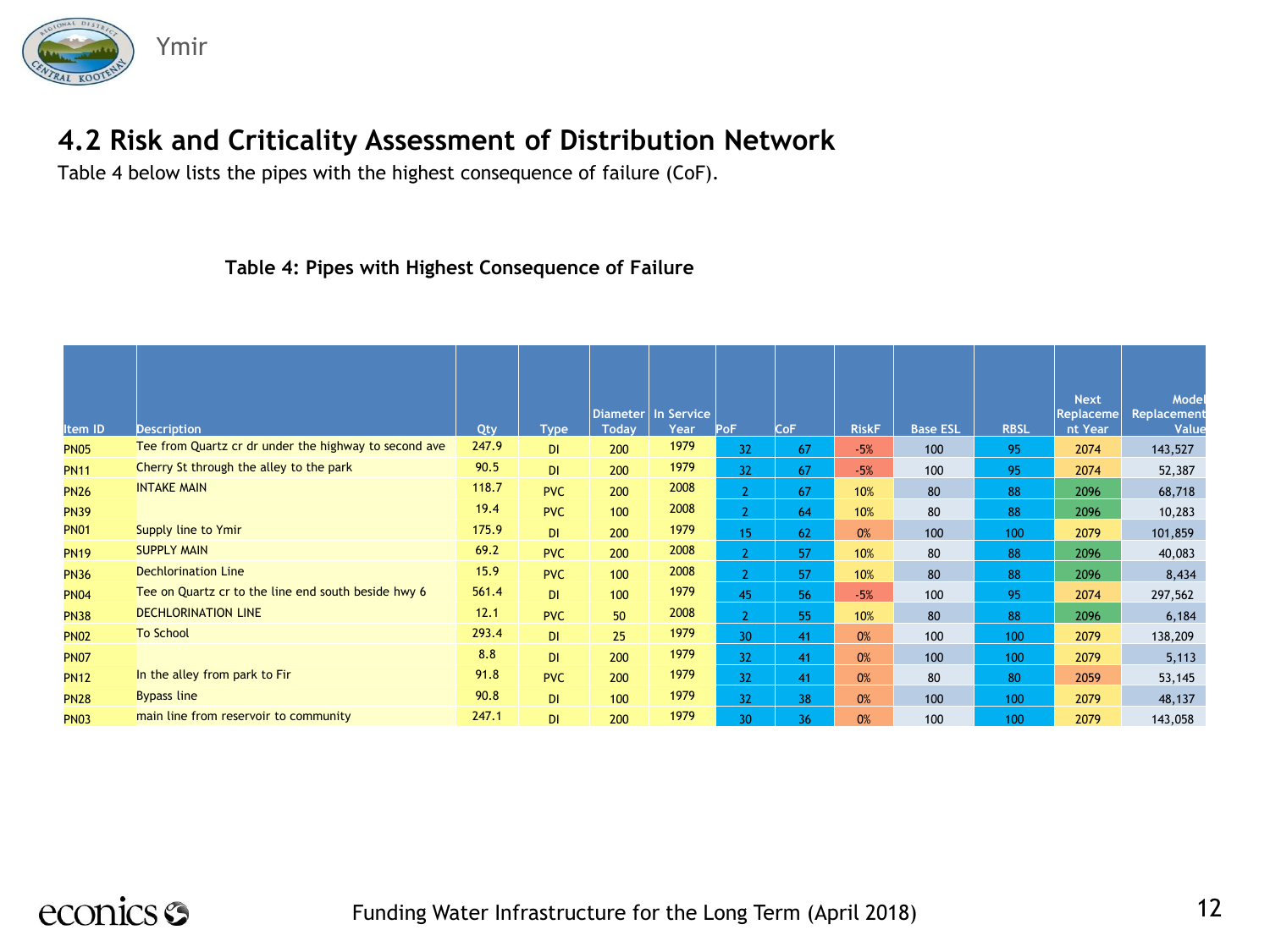

Table 5 below lists the pipes in order of soonest planned for replacement.

#### **Table 5: Next Pipes Due for Replacement**

| Item ID      | <b>Description</b>                                      | Qty   | <b>Type</b>    | <b>Today</b> | Diameter   In Service<br>Year | PoF | CoF | <b>RiskF</b> | <b>Base ESL</b> | <b>RBSL</b> | <b>Next</b><br>Replaceme<br>nt Year | Model<br>Replacement<br>Value |
|--------------|---------------------------------------------------------|-------|----------------|--------------|-------------------------------|-----|-----|--------------|-----------------|-------------|-------------------------------------|-------------------------------|
| <b>PN24A</b> | Alley between Second and Third from Birch south         | 50.8  | <b>PLASTIC</b> | 100          | 1979                          | 26  | 32  | 10%          | 50              | 55          | 2034                                | 26,950                        |
| <b>PN09</b>  | Through the swampy alley between 1st and 2nd            | 231.3 | <b>PVC</b>     | 50           | 1979                          | 70  | 31  | $-10%$       | 80              | 72          | 2051                                | 117,952                       |
| <b>PN10</b>  | pn09 and pn10 is a single line                          | 49.9  | <b>PVC</b>     | 50           | 1979                          | 70  | 24  | $-5%$        | 80              | 76          | 2055                                | 25,446                        |
| <b>PN12</b>  | In the alley from park to Fir                           | 91.8  | <b>PVC</b>     | 200          | 1979                          | 32  | 41  | 0%           | 80              | 80          | 2059                                | 53,145                        |
| <b>PN37</b>  |                                                         | 77.5  | <b>PVC</b>     | 50           | 1979                          | 63  | 30  | 0%           | 80              | 80          | 2059                                | 39,525                        |
| <b>PN40</b>  |                                                         | 66.0  | <b>PVC</b>     | 150          | 1975                          | 32  | 21  | 10%          | 80              | 88          | 2063                                | 36,366                        |
| <b>PN32</b>  | alley behind the bakery Fir to Birch                    | 79.2  | <b>PVC</b>     | 150          | 1979                          | 32  | 28  | 10%          | 80              | 88          | 2067                                | 43,657                        |
| <b>PN33</b>  | Shoud be two separate lines split at HY15               | 243.9 | <b>PVC</b>     | 100          | 1979                          | 32  | 28  | 10%          | 80              | 88          | 2067                                | 129,272                       |
| <b>PN14</b>  | Second from Fir in front of the palace towards the park | 82.6  | <b>PVC</b>     | 50           | 1979                          | 45  | 27  | 10%          | 80              | 88          | 2067                                | 42,113                        |
| <b>PN06</b>  | Second ave south to end on Balsam                       | 174.0 | <b>PVC</b>     | 150          | 1979                          | 32  | 24  | 10%          | 80              | 88          | 2067                                | 95,878                        |
| <b>PN31</b>  |                                                         | 63.1  | <b>PVC</b>     | 100          | 1979                          | 32  | 24  | 10%          | 80              | 88          | 2067                                | 33,432                        |
| <b>PN17</b>  | Fir from Third to the end                               | 69.1  | <b>PVC</b>     | 50           | 1979                          | 24  | 30  | 15%          | 80              | 92          | 2071                                | 35,224                        |
| <b>PN18</b>  | Third from Fir to Birch                                 | 93.2  | <b>PVC</b>     | 100          | 1979                          | 24  | 25  | 15%          | 80              | 92          | 2071                                | 49,420                        |
| <b>PN20</b>  | Third from Cedar to Tamarac                             | 91.5  | <b>PVC</b>     | 100          | 1979                          | 24  | 22  | 15%          | 80              | 92          | 2071                                | 48,475                        |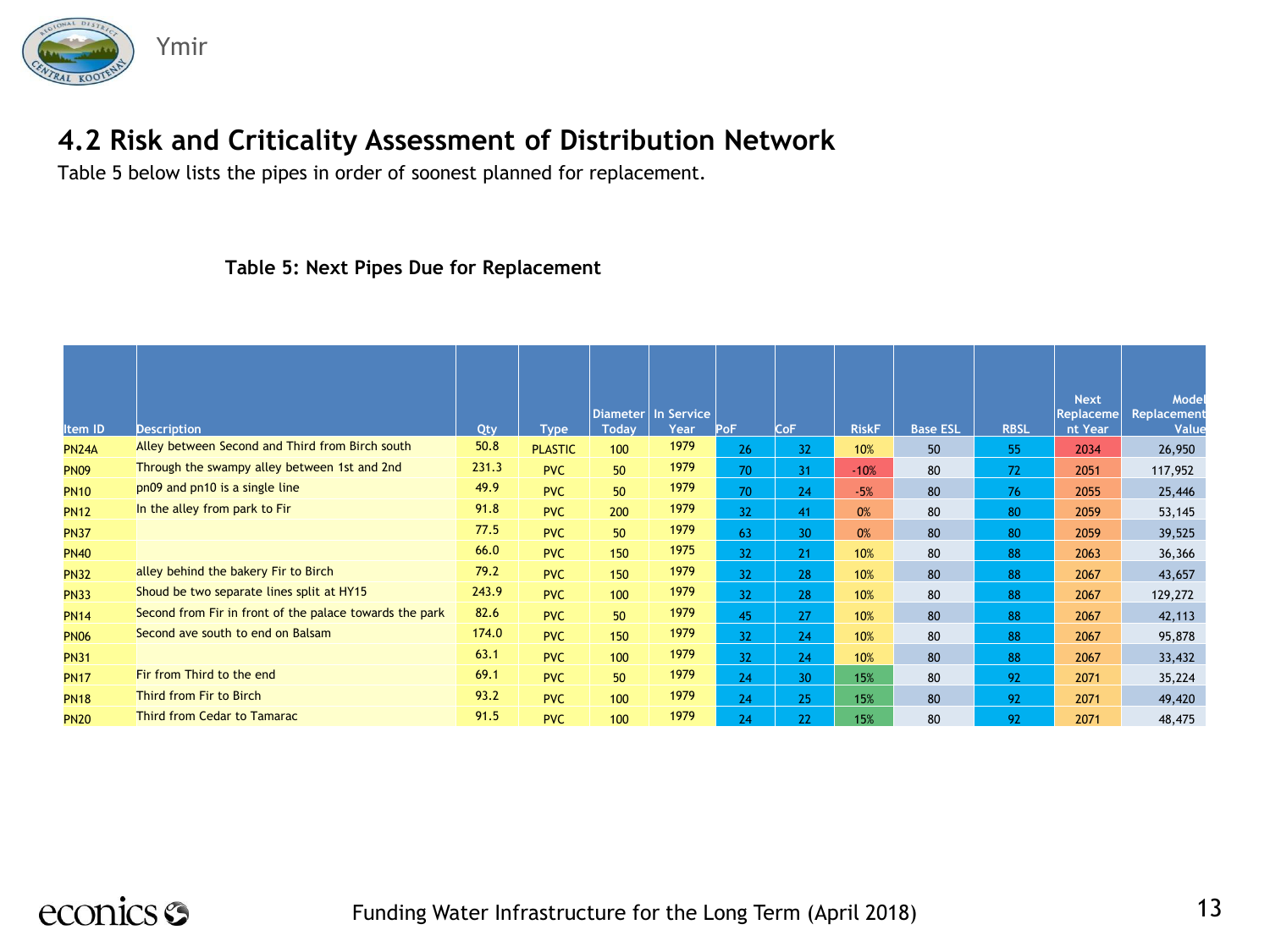

### **5.0 Annual Cost of Sustainable Ownership (ACSO)**

Because things wear out over time and with constant use, including water infrastructure, it makes sense that eventually they will need to be replaced. Replacing infrastructure is often very expensive so it is typically desirable to put funds aside during the life of the infrastructure so that funds are available when needed. So a question that infrastructurebased organizations should ask is: *how much should be contributed annually to keep up with the asset wear*?

This question can be answered in different ways. Some look to the financial statements to find the annual asset depreciation amount. Although conveniently available in any financial statement, this figure likely does not accurately answer the question. Asset depreciation is useful for determining the net value of assets on the books. Because depreciation is based on historic cost, it doesn't reflect present day costs and therefore under represents actual wear and tear.



Assets wear out over time and eventually need to be replaced.

Another approach in determining *annual asset wear* is to determine the present day replacement value of the assets and take a percentage, say 1% or 2% of that value. Establishing 1% as the average annual wear and tear cost implies that the entire asset base is replaced, on average, every 100 years (every 50 years at 2%). This is easy to calculate if you have present day valuations for the assets. However this method makes a broad assumption about estimated service life (ESL) of assets. In fact, different asset types have different ESLs.

In a more refined approach, instead of aggregating ESL, an asset replacement schedule is developed itemizing each asset along with their specific ESLs. In this way, the replacement time frames for each asset can be accounted for separately. This approach enables a risk-based approach to determining replacement time frames. For example, assets of the same class that are in good condition may have delayed replacement despite reaching their ESL.

See Appendix A for a more detailed discussion on Annual Cost of Sustainable Ownership.

## econics <del>S</del>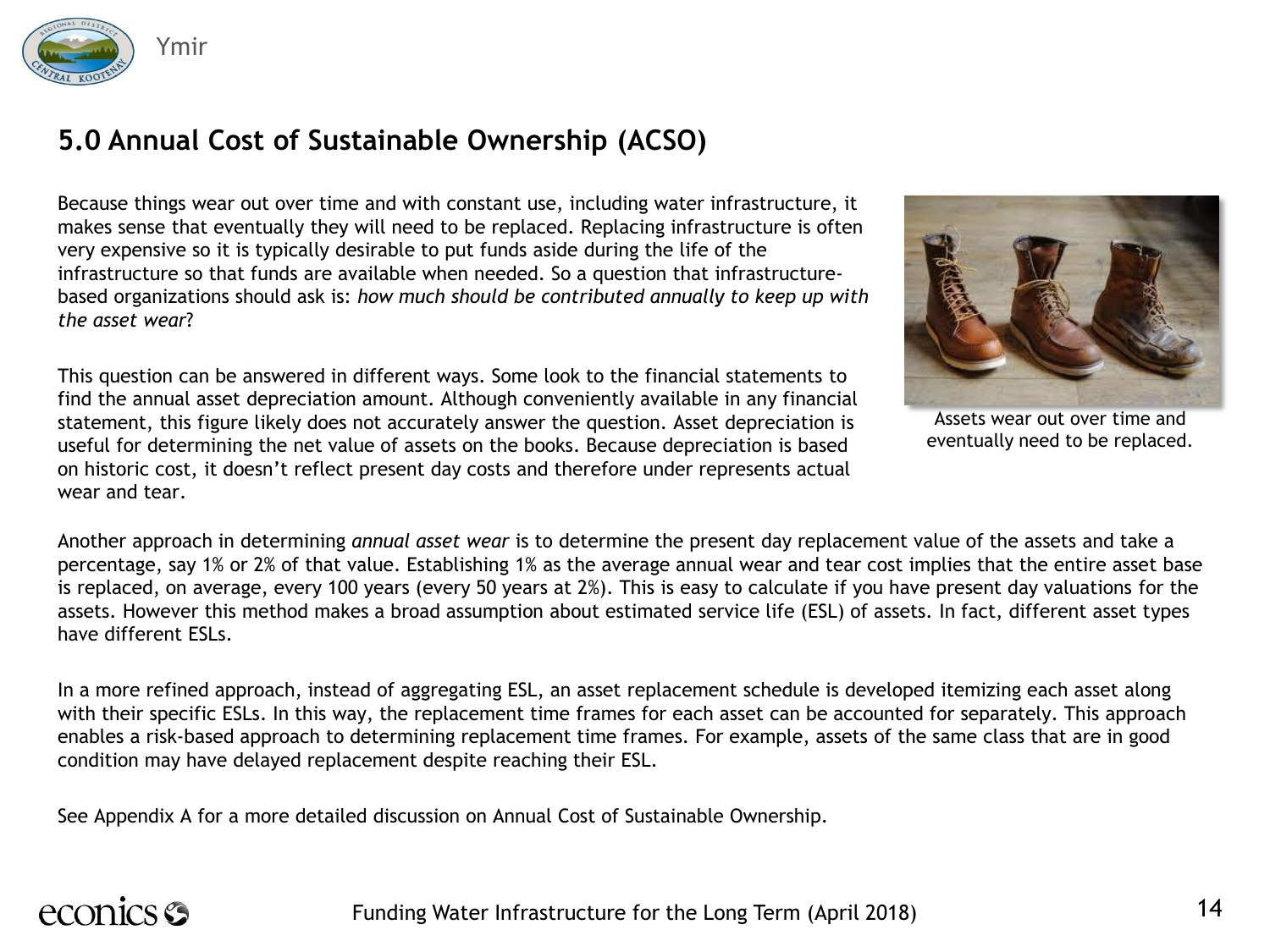

### **5.0 Annual Cost of Sustainable Ownership (continued)**

Recall the annual asset depreciation which was discussed earlier in section 3.0. This figure is an indication of annual wear and tear but is based on historic cost and does not reflect replacement cost in present day terms.

| Annual depreciation, also known as annual amortisation,<br>from financial statements is shown here for comparison<br>purposes but not recommended as ACSO. | Annual Depreciation | \$26,057 |  |
|------------------------------------------------------------------------------------------------------------------------------------------------------------|---------------------|----------|--|
|------------------------------------------------------------------------------------------------------------------------------------------------------------|---------------------|----------|--|

Another approach to determine annual cost of sustainable ownership is to use a figure between 1% and 2% of the total system replacement value. This implies the aggregate estimated service life of the system is between 50 and 100 years.

| Calculation based on percentage of | 1% of estimated replacement value | \$42,526 |
|------------------------------------|-----------------------------------|----------|
| present day replacement value.     | 2% of estimated replacement value | \$85,051 |
|                                    |                                   |          |

To get a more refined figure, instead of taking an aggregate approach, an asset replacement schedule is developed and each asset's estimated service life is taken into account separately. See Appendix A for a more detailed discussion on Annual Cost of Sustainable Ownership.

| Calculation based on Asset<br>Replacement Schedule | 25 year replacement cost (\$today, no infl.)          | \$54,050 |
|----------------------------------------------------|-------------------------------------------------------|----------|
|                                                    | 100 year average replacement cost (\$today, no infl.) | \$69,868 |

## econics **es**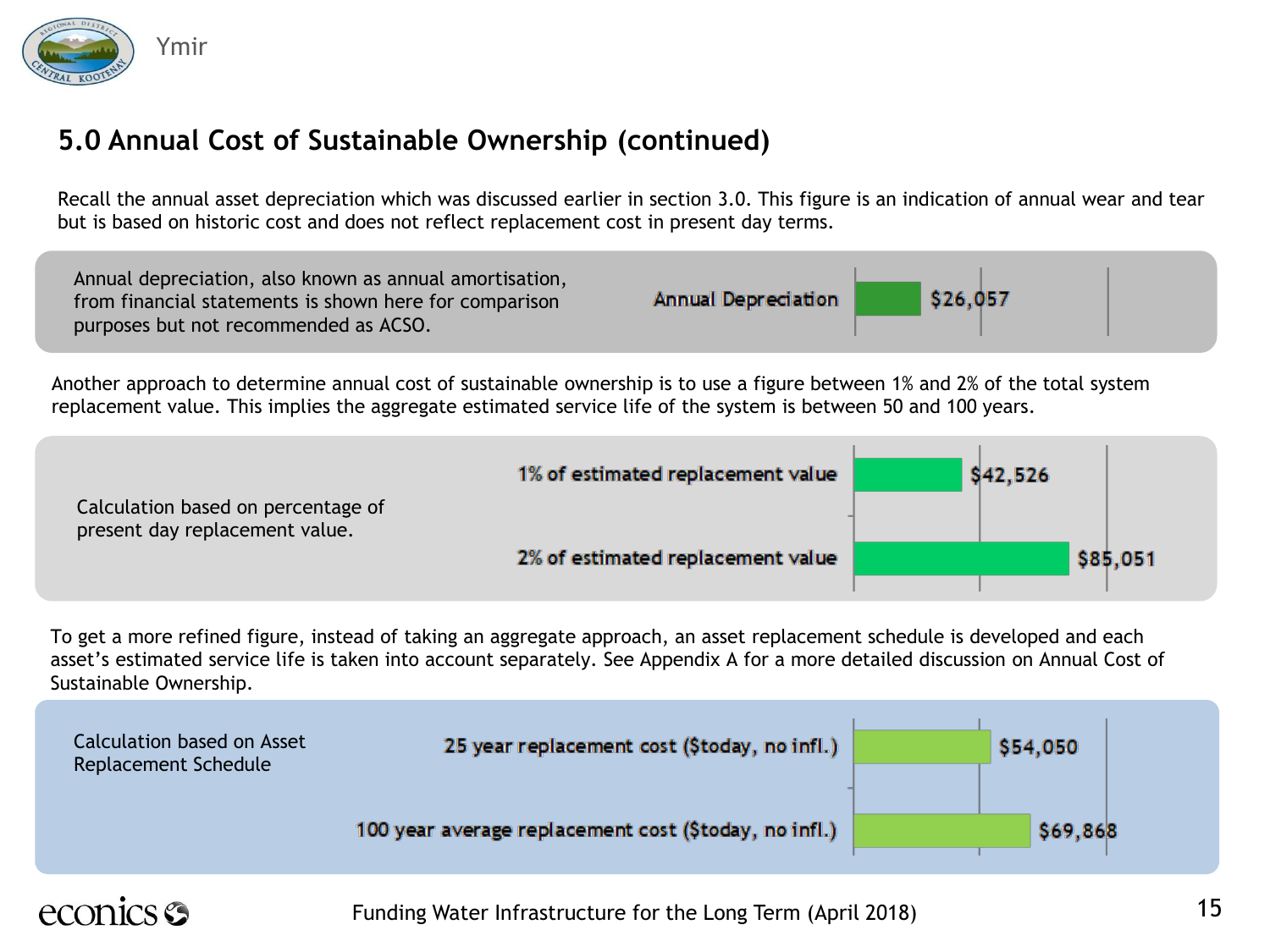

### **5.0 Annual Cost of Sustainable Ownership (continued) 5.1 Asset Replacement Schedule**

This chart summarizes the Asset Replacement Schedule (ARS) 25 year period projection of asset replacement. The average cost over the 25 year period, also termed the Annual Cost of Sustainable Ownership (ACSO) is shown by the dash line.



#### **Figure 5: Ymir 25 Year Asset Replacement Schedule**

Figures are in 2017\$ and not adjusted for inflation.

econics <del>S</del>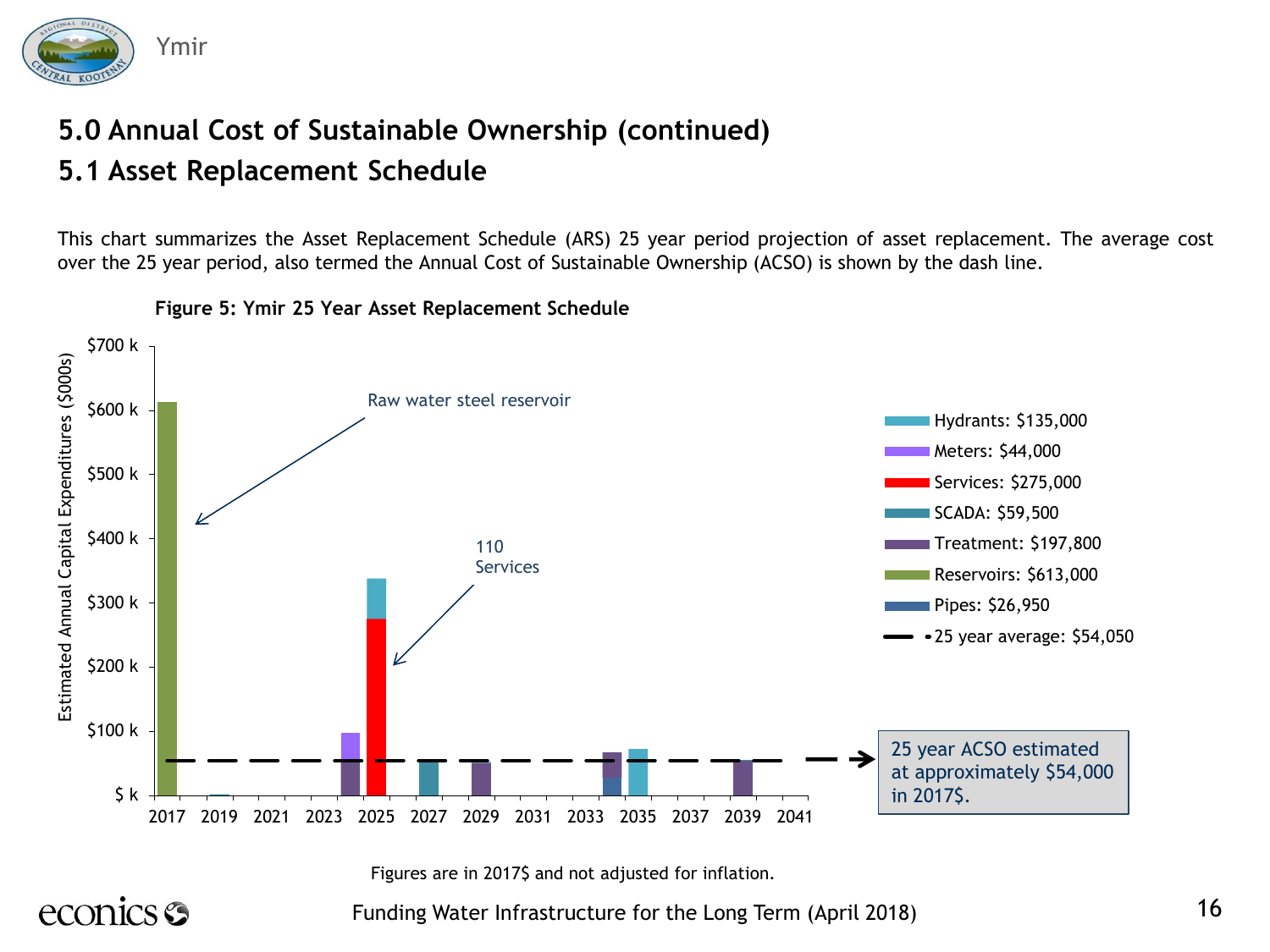

### **5.0 Annual Cost of Sustainable Ownership (continued) 5.1 Asset Replacement Schedule (continued)**

This chart summarizes the Asset Replacement Schedule (ARS) 100 year period projection of asset replacement. The average cost over the 100 year period, also termed the Annual Cost of Sustainable Ownership (ACSO) is shown by the dash line.



**Figure 6: Ymir 100 Year Asset Replacement Schedule**

Figures are in 2017\$ and not adjusted for inflation.

econics <del>S</del>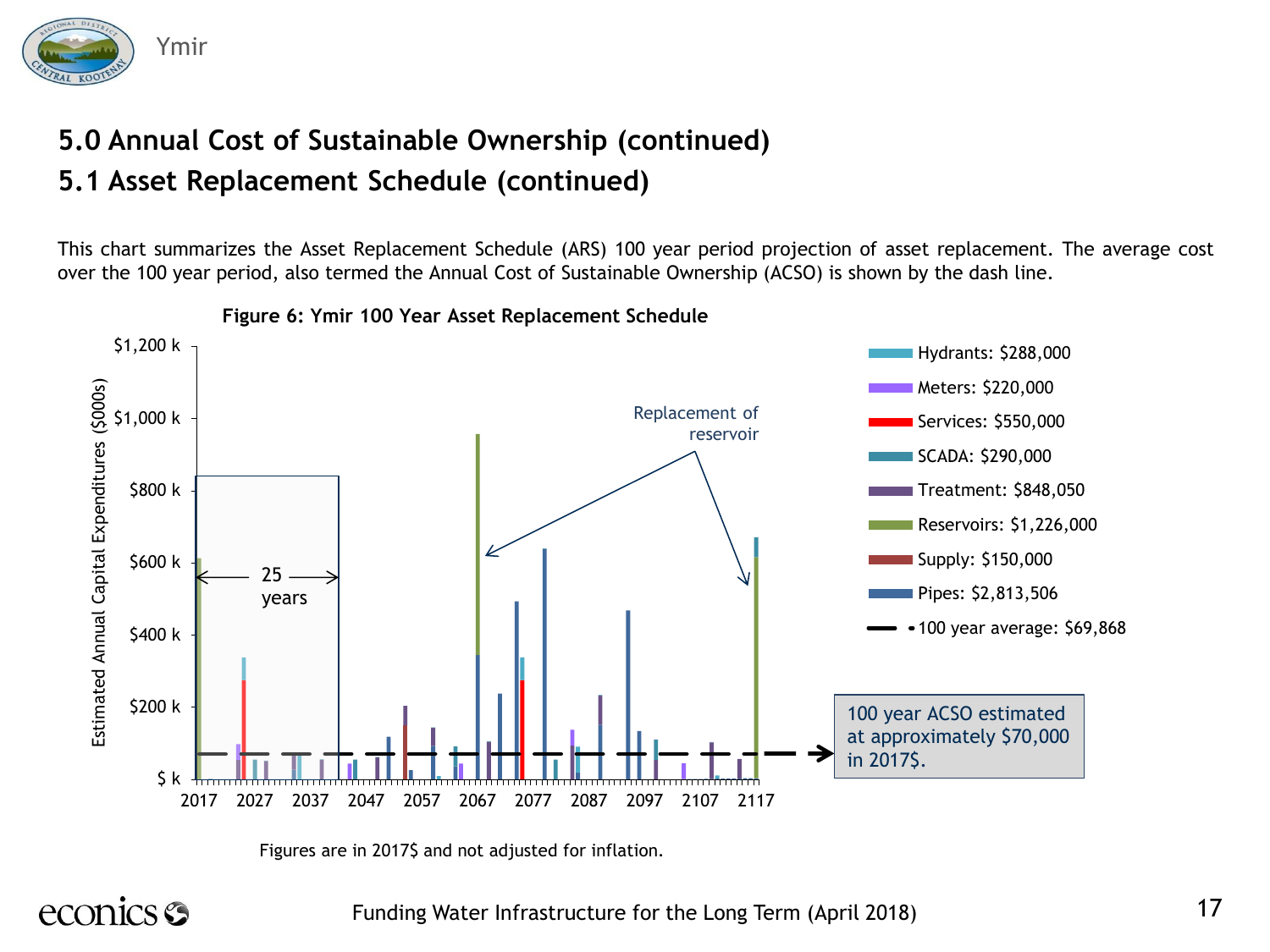

### **5.0 Annual Cost of Sustainable Ownership (continued) 5.2 Asset Maintenance**

Certain infrastructure components undergo maintenance on a regular basis to maximize operating conditions and extend the life of the infrastructure as much as possible before replacement is required. Maintenance activities are covered under the operations and maintenance budget rather than the capital budget. The following table outlines maintenance activities specific to the Ymir water system.

#### 2015 2016 2017 2018 2019 2020 2021 Ymir Reservoir Cleaning and Inspection Flushing **Valve Exercising Full Comprehensive Sampling** Annual THM testing (June, September) twice/year twice/year twice/year twice/year twice/year twice/year twice/year Hydrant tear down Intake cleaning Curb stop Location and Inspect

#### **Table 6: Ymir Maintenance Activities**

### econics **S**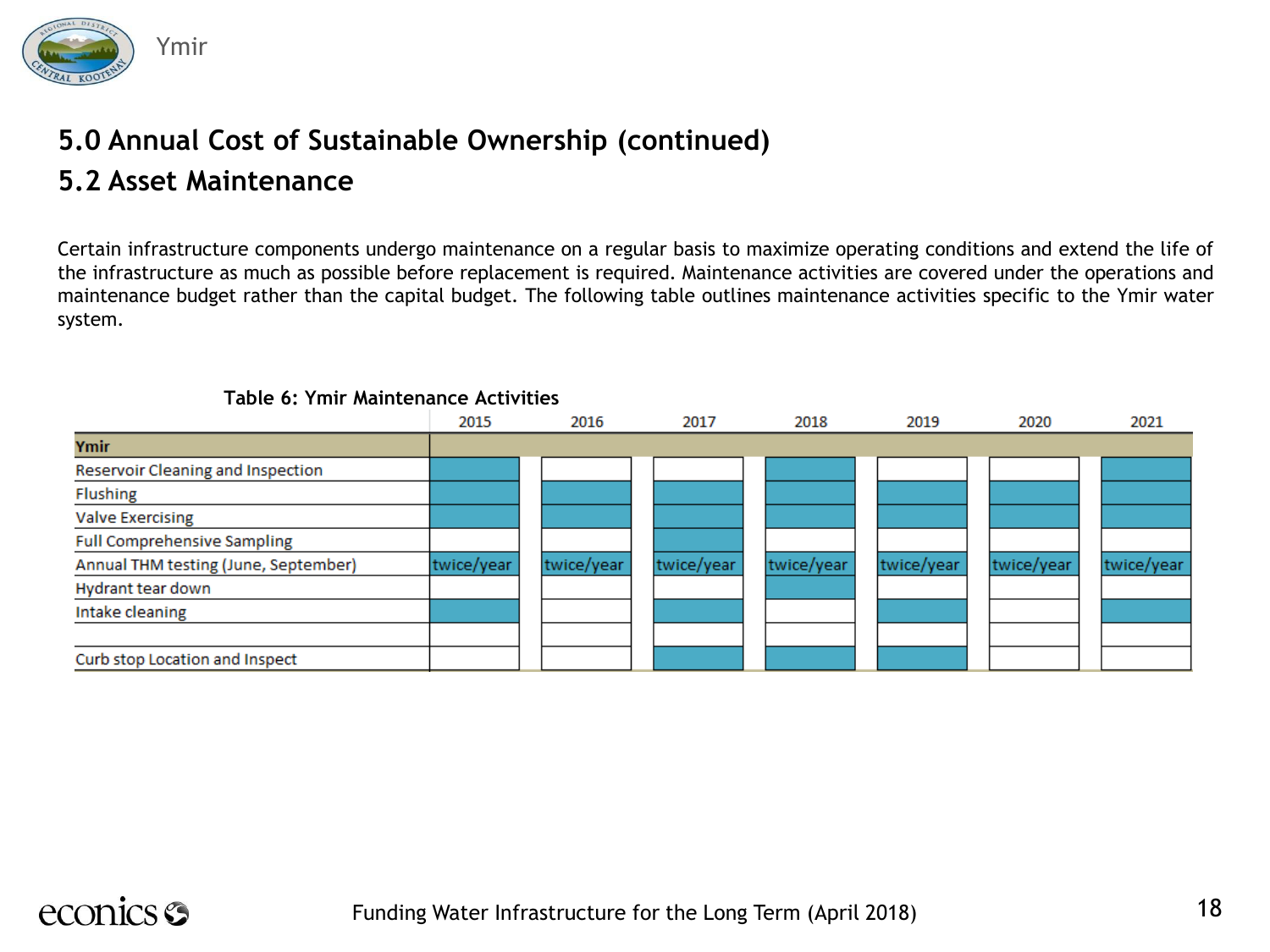

#### **6.0 Funding Scenarios**

The Annual Contributions for Asset Replacement (ACFAR) refers to the amount of funds allocated annually from operating revenues towards asset replacement. ACSO, described earlier is the theoretical amount to be achieved. ACFAR is the actual amount generated from operations. Ideally ACFAR = ACSO. The funds are used in different ways: some funds are spent annually on asset renewal projects for the year, some portions may be put away into reserve, or some used to service debt associated with past projects.

RDCK policy is to cover ACFAR through parcel taxes. For modeling purposes this scenario assumes that grant funding available today will also be available in the future, however this is not guaranteed.



**Figure 7: Ymir 25 Year Expenditures and Funding**

### econics **es**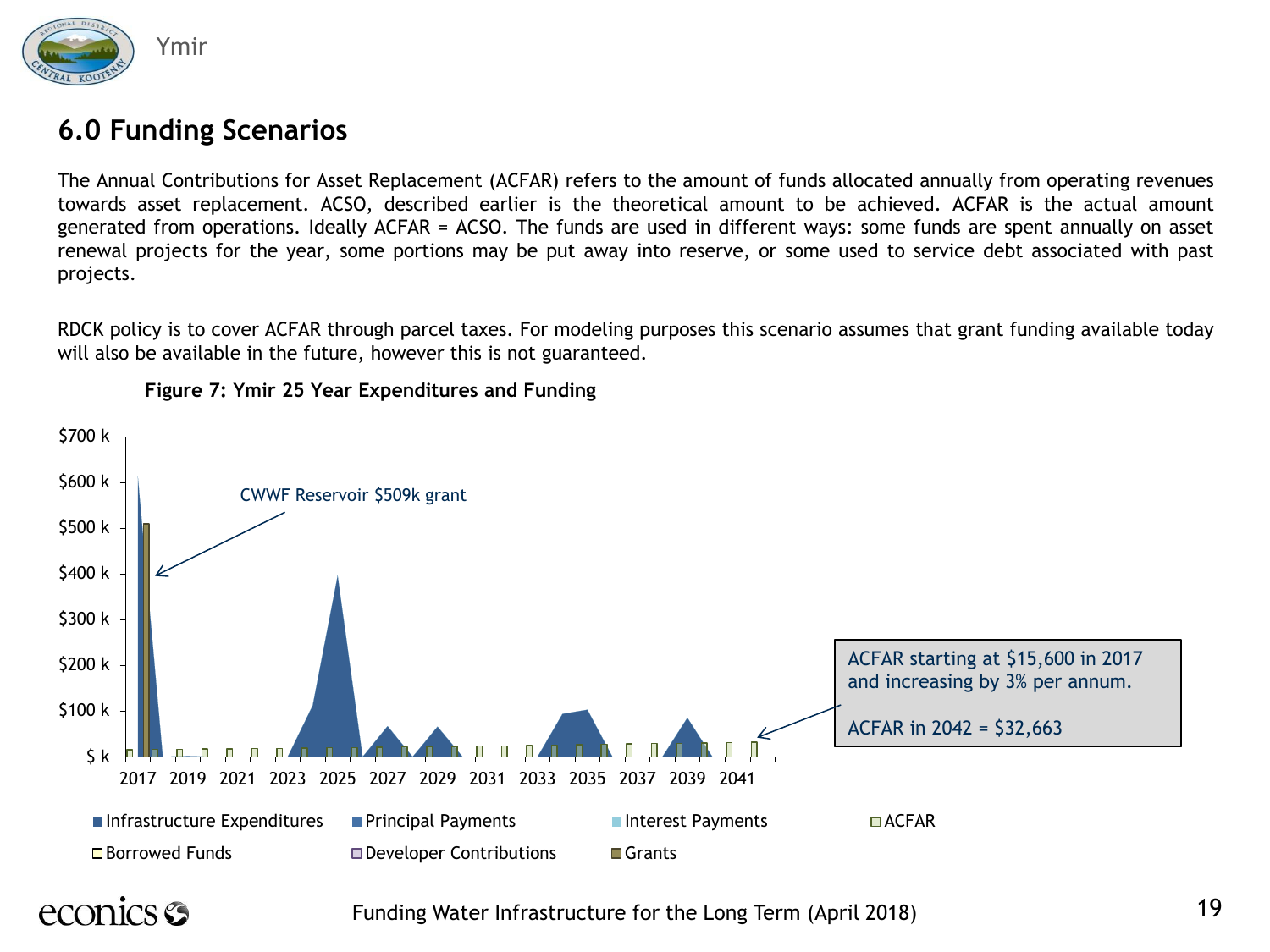

### **6.0 Funding Scenarios (continued)**

This chart compares the expenditures and allocated funds from figure 7. The blue line shows the cumulative expenditures, inflation adjusted, projected over the next 25 years in the asset schedule. The green line shows the cumulative funds allocated towards these projects.

The dash line is the difference between what is projected to be spent and available funds. When this line is above 0, it represents a surplus of funds typically held in an asset reserve fund; when below zero, the dash line represents a shortfall and implies the need for additional funding, or the works need to be delayed or canceled.



**Figure 8: Ymir 25 Year and 100 Year Financial Position**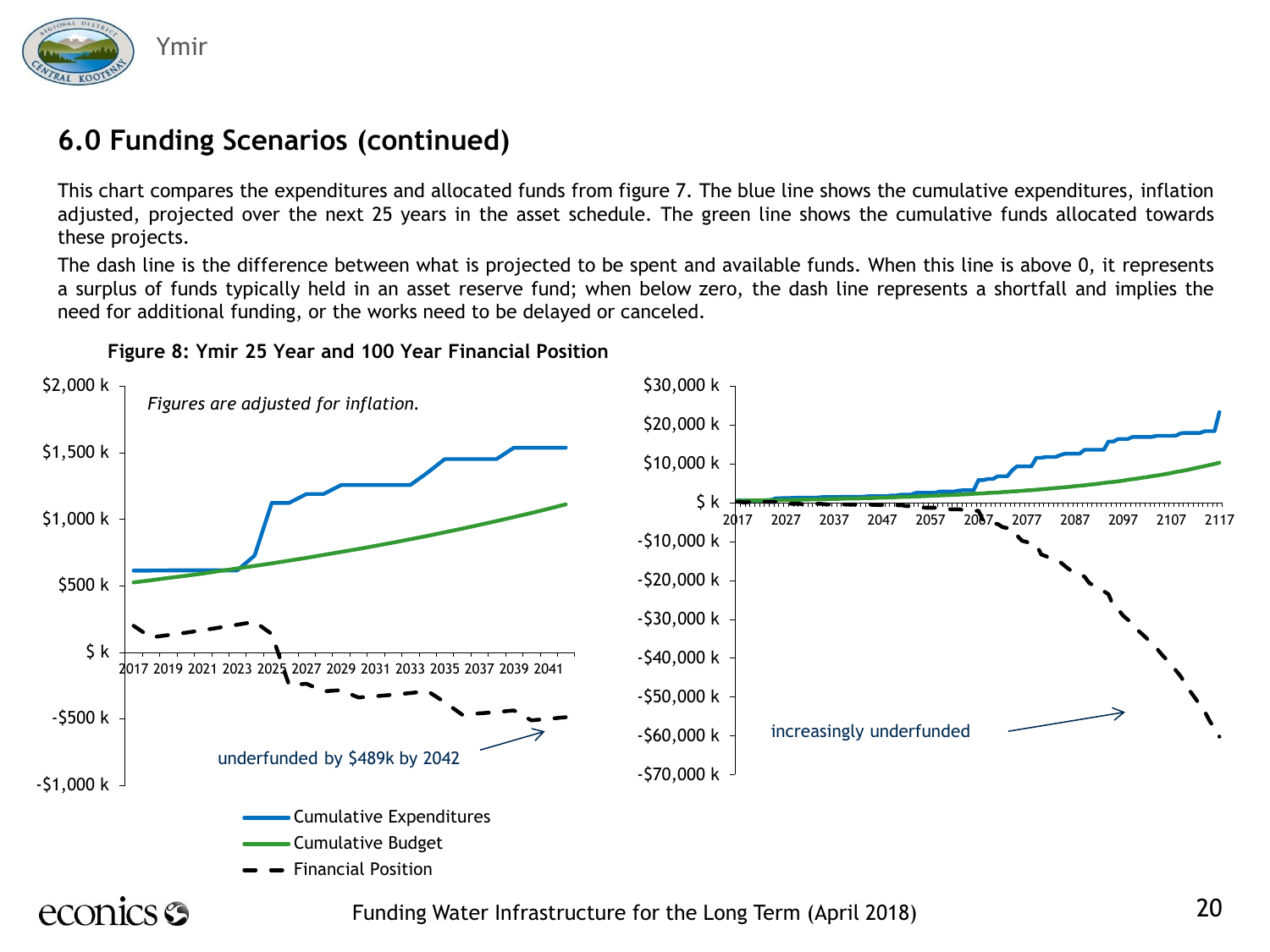

#### **7.0 Recommendations**

The following recommendations follow from the analysis in this report.

- 1. Unit costs for pipe replacements can vary significantly between the average default unit costs provided in the model and a real unit cost determined from a carefully costed project budget. To ensure the accuracy of the long term revenue requirements and avoid over-stating funding requirements, unit costs for pipe replacement and other pricing assumptions of the other assets should be reviewed regularly;
- 2. To ensure accuracy of the model, remaining service life of assets should be reviewed and updated regularly. Detailed condition assessments should be conducted on the oldest assets, those assets nearing or beyond the 2/3rd or later stage in their estimated service life. Also, assessing the impact of failure and consequence of failure for each asset will help to prioritize on a risk and criticality basis;
- 3. Make necessary adjustments to rates and fees to bolster the annual contribution for asset replacement (ACFAR) with an aim to have ACFAR meet ACSO and to build up a reserve fund in advance of large future expenditures. The financial position on page 20 can be a guide in determining reserve fund target level; and,
- 4. Update the asset schedule tool on a regular basis to reflect changes brought about from items 1, 2 and 3 above, and other external factors that change the financial picture.

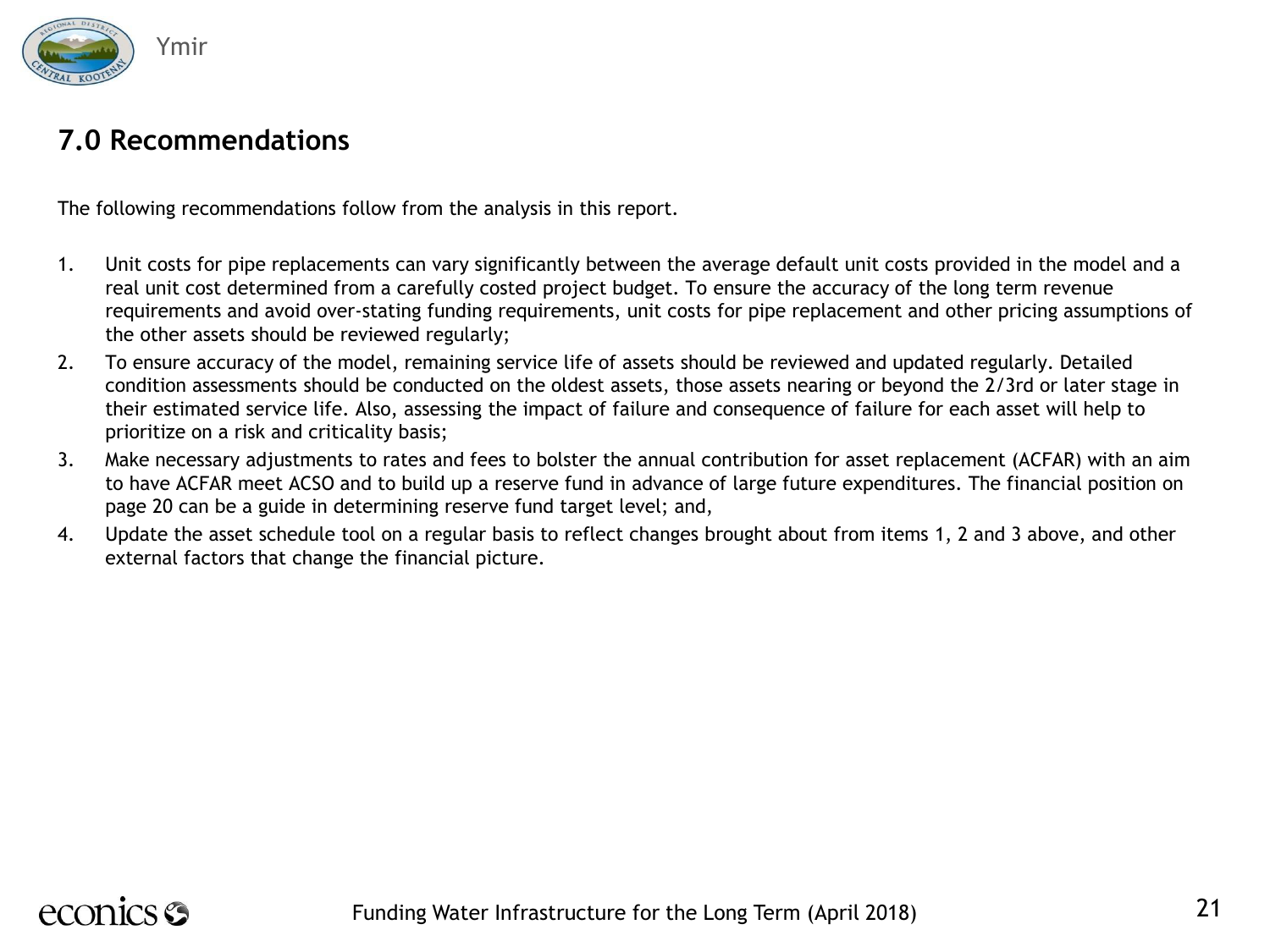

#### **8.0 Related Reading**

Opus (2011). Guide for Using the Asset Management BC Roadmap. Opus International Consultants (Canada) Limited 2011

Infraguide (2005). Decision Making and Investment Planning: Managing Infrastructure Assets. Federation of Canadian Municipalities and National Research Council, Ottawa, ON, October 2005.

Econics (2013). Funding Infrastructure Replacement for the Long Term: Developing an Asset Replacement Schedule (ARS) and Establishing an Annual Contribution for Asset Renewal (ACFAR). November 2013. See Appendix A.

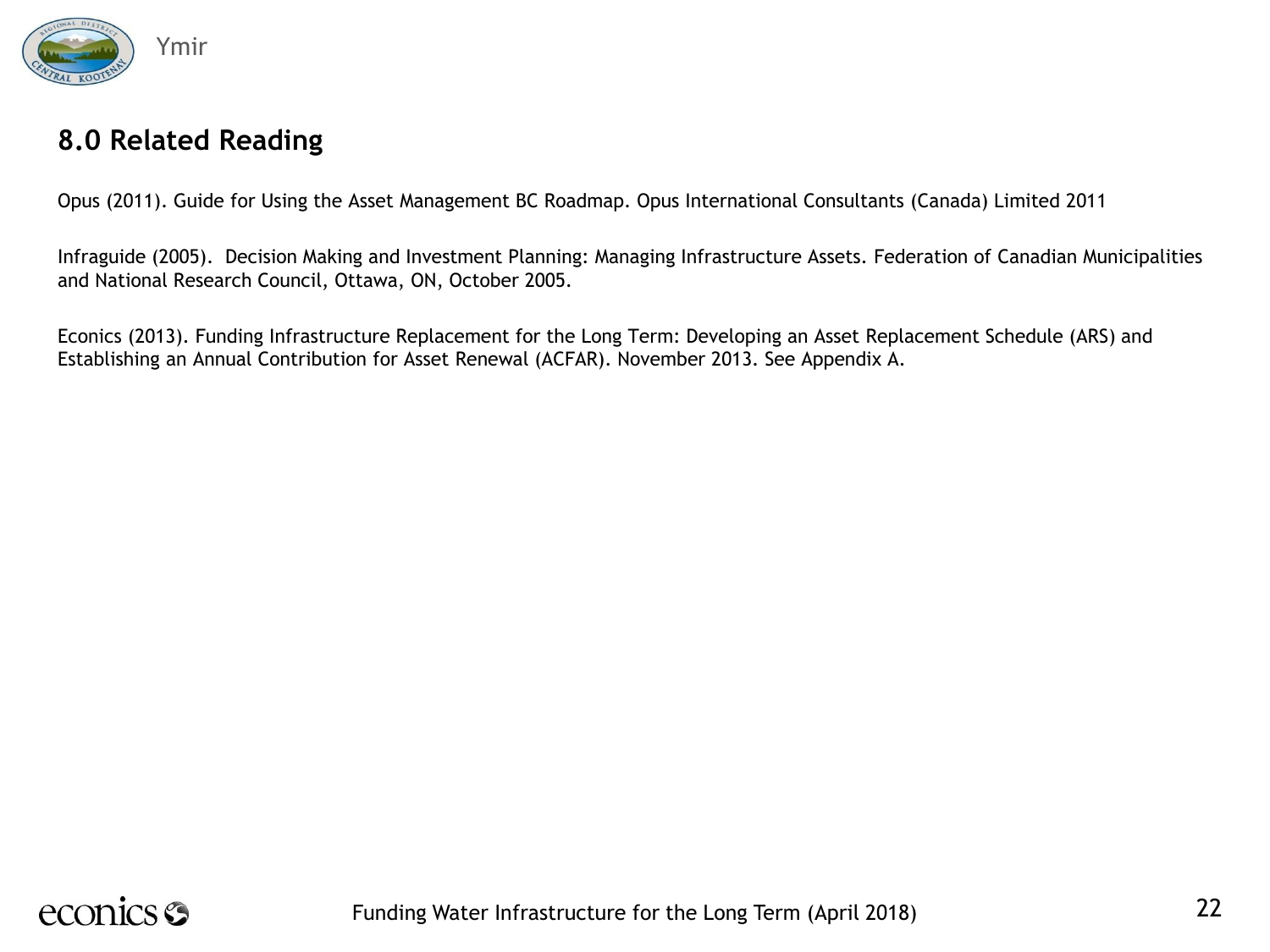

### **9.0 Glossary of Terms**

- **Annual Asset Depreciation (Annual Amortisation) -** The amount the net value of an asset decreases each year; normally calculated by dividing the historic cost by the estimated service life. Does not factor inflation.
- **Annual Contribution for Asset Replacement (ACFAR) –** ACFAR refers to the amount of funds allocated annually from operating revenues towards asset replacement: spent on projects that year, put away into reserve; or used to service debt associated with past asset replacement projects. Increasingly, ACFAR is becoming a budgeted line item rather than based on unplanned revenue surpluses.
- **Annual Cost of Sustainable Ownership (ACSO) –** ACSO is the average annual cost of replacing infrastructure over a long time period, say 25 or 100 years. ACSO is given in today's dollars and therefore does not consider inflation. ACSO therefore increases over time and should be recalculated periodically.

**Asset Liability –** Assets currently overdue for replacement based on theoretical estimated service life.

- **Asset Replacement Schedule (ARS) -** A forward looking method that considers in-service year, estimated service life and current replacement value of assets to estimate extent of future anticipated capital expenditures.
- **Asset wear and tear –** A concept that is meant to imply that assets wear down every year and it is therefore logical that the beneficiaries of the assets repay the dollar value of that *wearing down*.